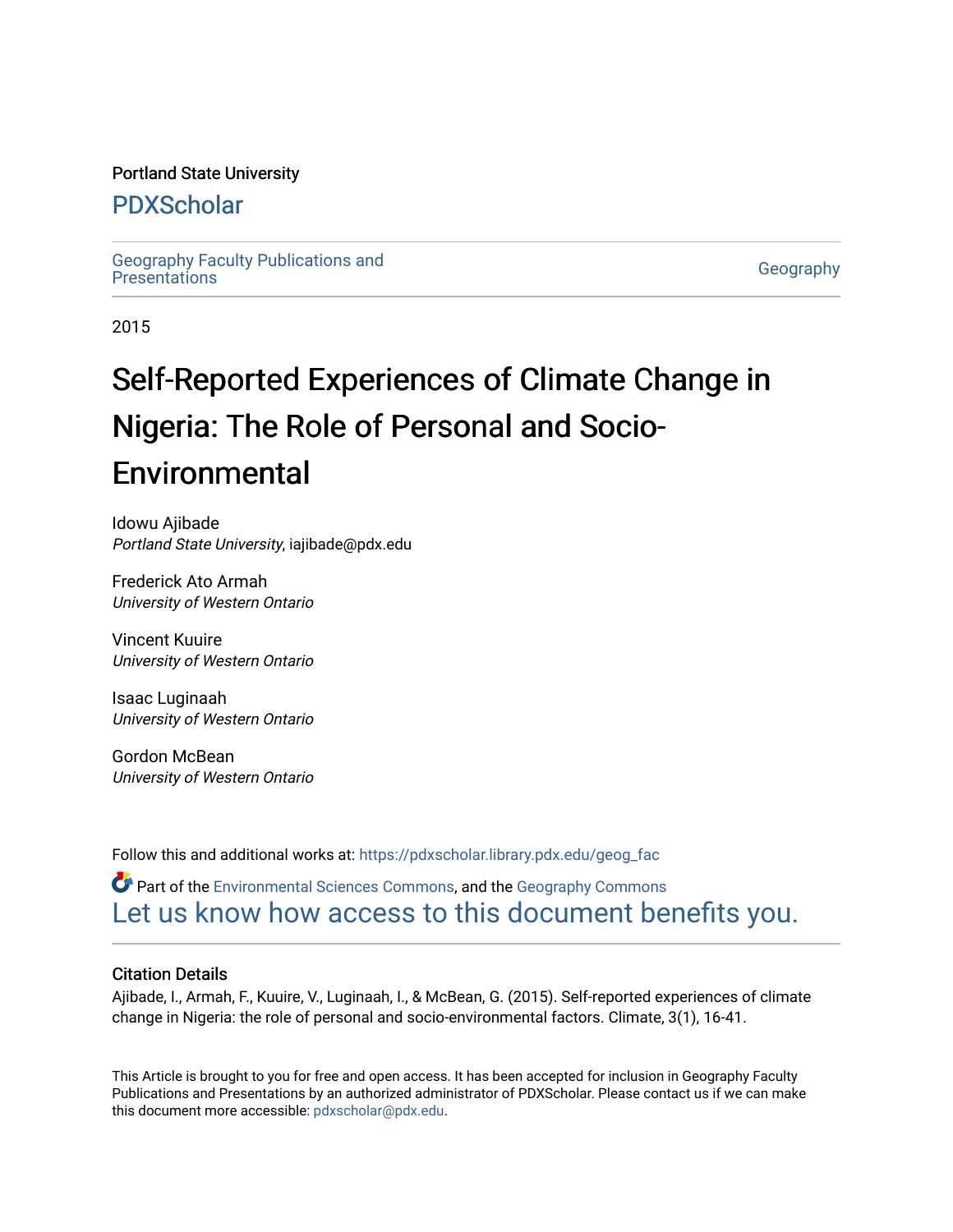

*Article* 

# **Self-Reported Experiences of Climate Change in Nigeria: The Role of Personal and Socio-Environmental Factors**

### **Idowu Ajibade \*, Frederick Ato Armah, Vincent Kuuire, Isaac Luginaah and Gordon McBean**

Department of Geography, University of Western Ontario, London, ON N6G 5C2, Canada; E-Mails: farmah@uwo.ca (F.A.); zkuuire@uwo.ca (V.K.); iluginaa@uwo.ca (I.L.); gmcbean@uwo.ca (G.M.)

**\*** Author to whom correspondence should be addressed; E-Mail: iajibad@uwo.ca; Tel.: +1-226-378-6407.

Academic Editor: Aondover Tarhule

*Received: 14 July 2014 / Accepted: 14 November 2014 / Published: 23 December 2014* 

> **Abstract:** In this study, we examined the individual and socio-environmental factors that mediate differential self-reported experiences of climate change in coastal communities in Lagos, Nigeria. Binary complementary log-log multivariate regression was used to model residents' experiences of changing rainfall patterns, ocean surges, and flood events. An analysis of both compositional and contextual factors showed that there were urban communities where vulnerability to flooding tends to be clustered, and that this was not fully explained by the characteristics of the people of whom the community was composed. This study, thus, underscores the importance and complex nature of the interaction between personal and socio-environmental determinants in shaping climate change experiences and vulnerability of individuals across coastal neighbourhoods. Key findings suggest certain sub-populations as well as geographic clusters in Lagos require special attention from disaster mitigation experts and policy makers.

**Keywords:** climate; perception; floods; rainfall; vulnerability; Lagos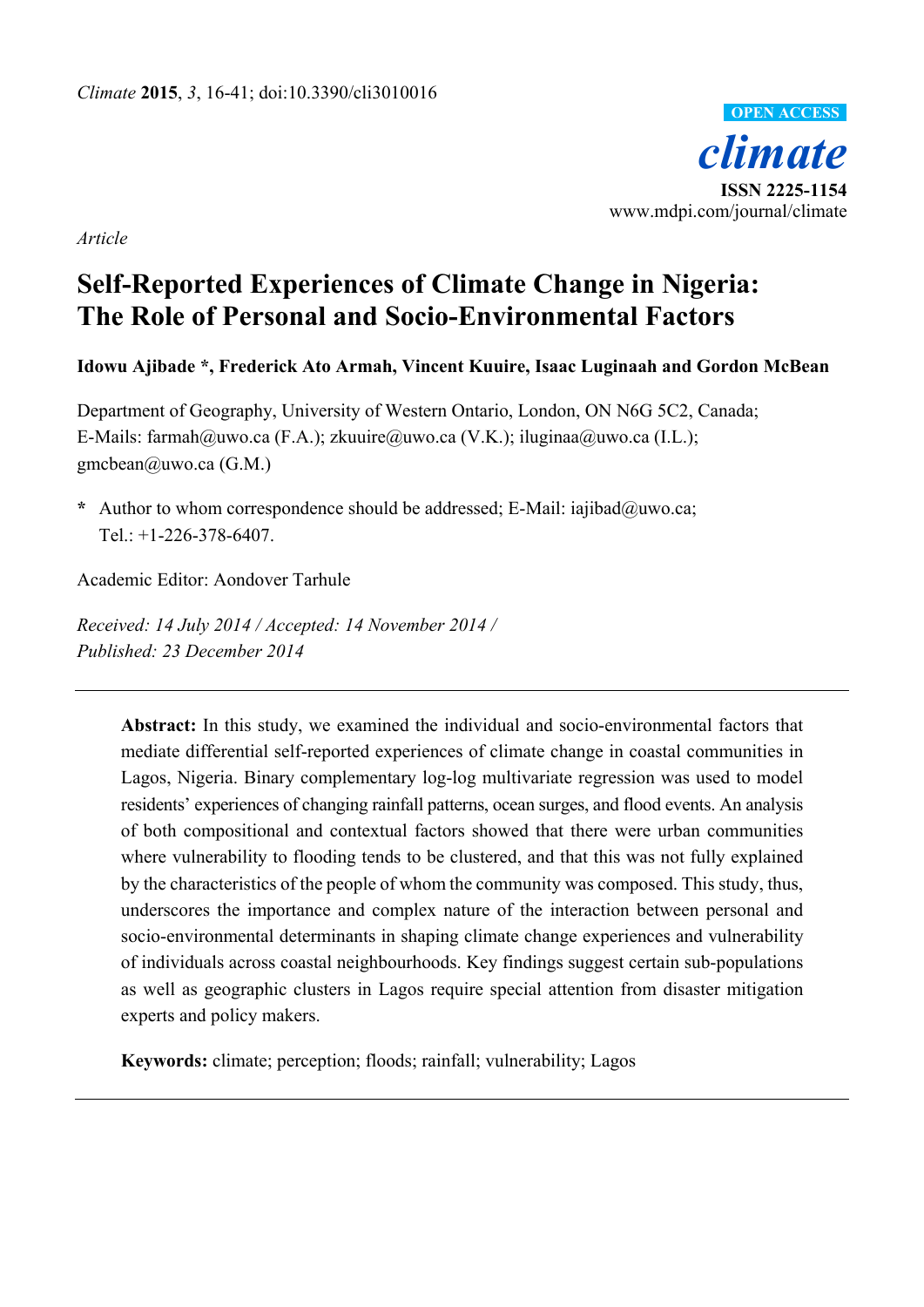#### **1. Introduction**

Climate change impacts are usually exacerbated by a combination of climate stressors (e.g., drought, storms, floods) and other factors, such as socio-environmental conditions, disease outbreaks, environmental degradation over time and other not easily discernible social factors e.g., governance and institutional policy which creates inequalities and tensions over access to resources [1,2]. The impacts of climate change are expected to disproportionately affect coastal areas where population density is high and still increasing [3]. In this context, Africa is considered to be especially vulnerable. For instance, by 2015, three coastal megacities of at least 8 million inhabitants will be located in Africa [4,5]. Climate change is one of the most serious environmental and human threats undermining development and environmental sustainability especially in West Africa where several million people regularly suffer impacts from droughts and floods [6]. Forty percent of the population of West Africa lives in coastal cities, and it is expected that the 500 km of coastline between Accra and the Niger delta will become a continuous urban megalopolis of more than 50 million inhabitants by 2020 [7]. The probability that sea-level rise could increase flooding, particularly on the coasts of Western Africa is high [8], and may have implications for health [9] particularly diarrhoea, cholera and malaria [10,11].

On the coasts of Western Africa, Nigeria is considered one of the countries whose coastal population is most vulnerable to the biophysical and social impacts of climate change [11,12]. Nigeria has a population of 150 million distributed across 36 states consisting of 774 local governments and more than 250 ethnic groups [13]. This heterogeneity suggests that the experience of climate change impacts on the population will be differential across the various geographical regions of the country. Much of Nigeria's densely populated and increasingly urbanized 800-km-long southern coast is less than six metres above sea level; the Delta region, with its easily flooded network of estuaries, rivers, creeks, and streams, sits especially low, as does Lagos [14]. The evidence of climate change impacts in Nigeria is quite compelling [15,16]. Over the past forty years recorded volumes of torrential rains increased 20 percent across various southern Nigerian states, some of which already experience up to 4000 mm of rainfall a year, with wet seasons lasting six to eight months [17]. Wheeler [18] found that the homes of 9.7 million Nigerians could be vulnerable to rising seas by 2050. Nigeria's economy relies heavily on climate-sensitive occupations—farming, fishing, and logging which occupy 70 percent of the workforce, contribute over half of GDP, and account for the majority of jobs created recently [19]. According to DFID [20], without a strong response, climate change would cost the country between 6 percent and 30 percent of its GDP by 2050, worth between \$100 billion and \$460 billion.

Climate change has been claimed to have low salience as a risk issue because it cannot be directly experienced [21,22]. Being a statistical phenomenon (as climate is defined in terms of average weather) climate is not directly observable [21]. Large random fluctuations of climate variables over time make it less likely for people to precisely detect small climate trends [21]. However, this understanding is debatable because personal factors such as strength of belief in local effects of climatic change have been shown to correlate strongly with responses to climate extremes [23,24] and there is a growing body of literature on the hypothesis that personal experience of climatic hazards (and/or its effects) explains some of those responses [24–26]. Collection of empirical data on personal experiences of climate change is very recent [27], and until now the hypothesis has remained untested. This study is salient because it is one of the first to explore how personal and socio-environmental factors influence self-reported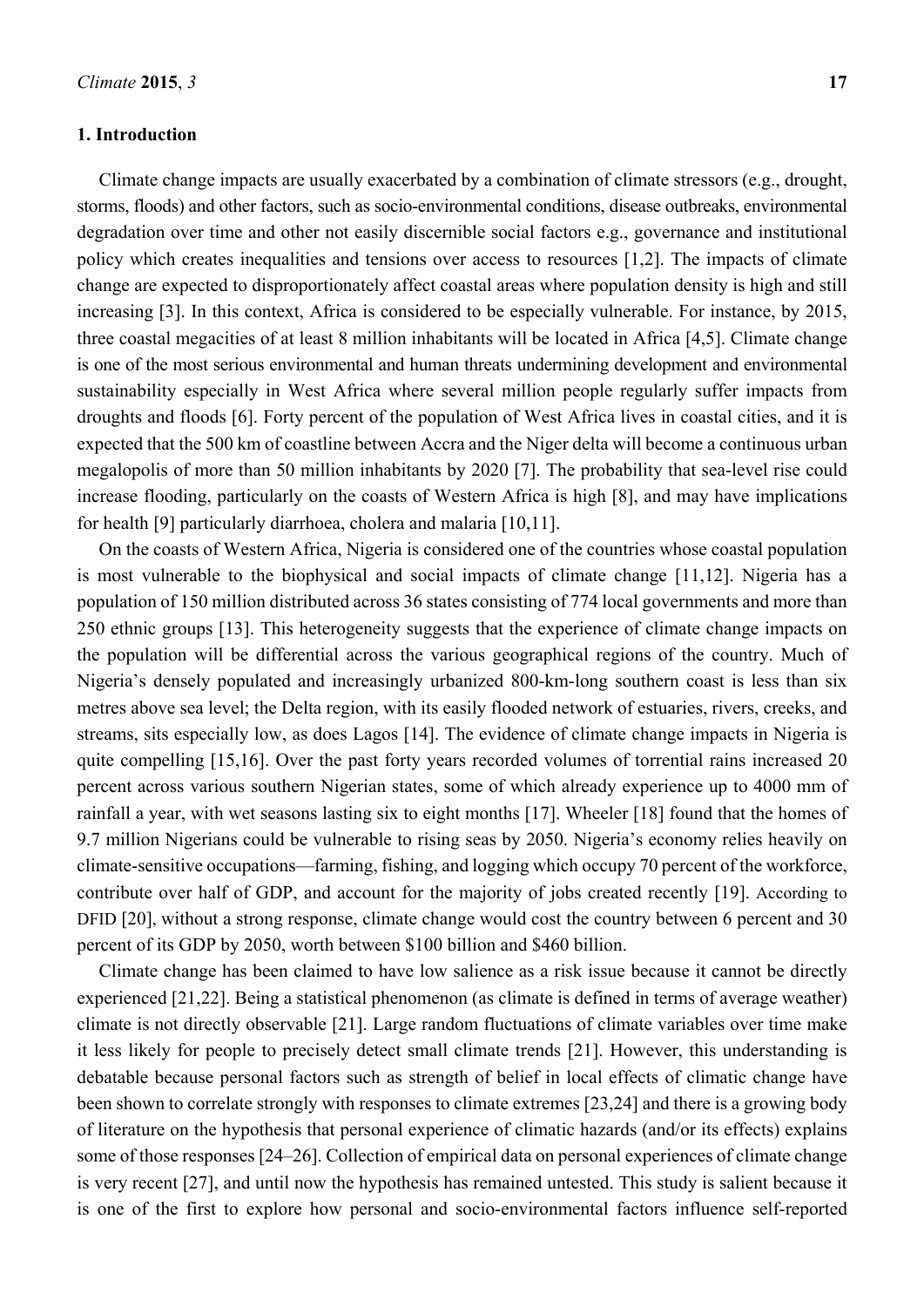experience and perception of climate change by residents of coastal areas. In this paper, we use climate-related events such as rainfall, ocean surges and flooding as proxies for describing respondents' experience of climate change.

Personal and socio-environmental factors have complex influence on perceptions and vulnerability and may as well affect the capacity to adapt to climate change impacts at the individual, household or neighborhood levels [28]. In particular, they may contribute either directly or indirectly to the emergence of social vulnerability through overexploitation of land and resources, environmental degradation, population explosion, and the unequal distribution of wealth and the lack of appropriate public policies. Personal experience of climate change by humans differs in many respects from the occurrence of climate change or climate extremes in the biophysical environment [22]. In fact, there are clear conceptual differences between the two phenomena. Weber [26] distinguishes one from the other and indicates that cognitive processes (e.g., perceptions) are experienced-based while stochastic (probabilistic) processes are description-based. Furthermore, humans and the biophysical environment have entirely different time horizons. The recall bias, of the sort that humans are predisposed to, is not the same for the biophysical environment [29,30]. In humans, memory is rather short even for events (such as floods) that appear to be indelible in the minds of those who have previously encountered it. With time, it fades.

Hitherto, scholars predominantly focused on using time series analyses to model climate change. A few studies have considered how cognitive processes such as climate change perceptions mediate or shape human action. These include experiential learning [31,32], perceptions and realities of indigenous societies [33], psychological barriers to climate change mitigation [34], and the role of cognition and culture in enhancing adaptive capacity [35]. Beyond these, not much attention has been given to self-reported experiences of climate change in urban context in sub-Saharan Africa. Yet, human action is predominantly a function of perception or cognition rather than stochastic considerations [24]. Human action, here, includes coping, adaptation, mitigation, risk aversion, *etc.* With few exceptions, research on climate change and the vulnerability nexus in Nigeria has disproportionately focused on the biophysical component [13,17,36] and to a limited extent on the social impacts. In the case of the latter, previous researchers have emphasized how climate change could affect individuals and groups of low socio-economic status (*i.e.*, the socially vulnerable). This provides very limited explanation of differential experience of climate impacts among and across people of different socio-economic status. In particular, there is a growing consensus that personal capabilities alone may be inadequate to reduce or reverse current vulnerability trends at the population level, as individuals are embedded within social and physical environments that may also play a significant role in shaping vulnerability [37,38]. What is therefore needed is a focus on a broader range of socio-environmental determinants towards a more complete picture of how and why vulnerability occurs in its current form at the state level in order to push the frontiers of knowledge on how this growing public concern may be addressed. Moreover, the relative importance and interaction between socio-environmental and climatic factors remain to be elucidated in the climate change literature, thus it warrants further investigation. The purpose of this paper is therefore, to contribute to the literature on the relationship between socio-environmental conditions of individuals living in different neighbourhoods and their degree of experience or self-reported observation of climate change, paying special attention to the coastal city of Lagos, Nigeria.

We conceptualise socio-environmental factors as intervening variables between climate change perception and human action. Consistent with [28], we hypothesize that those with fewer resources will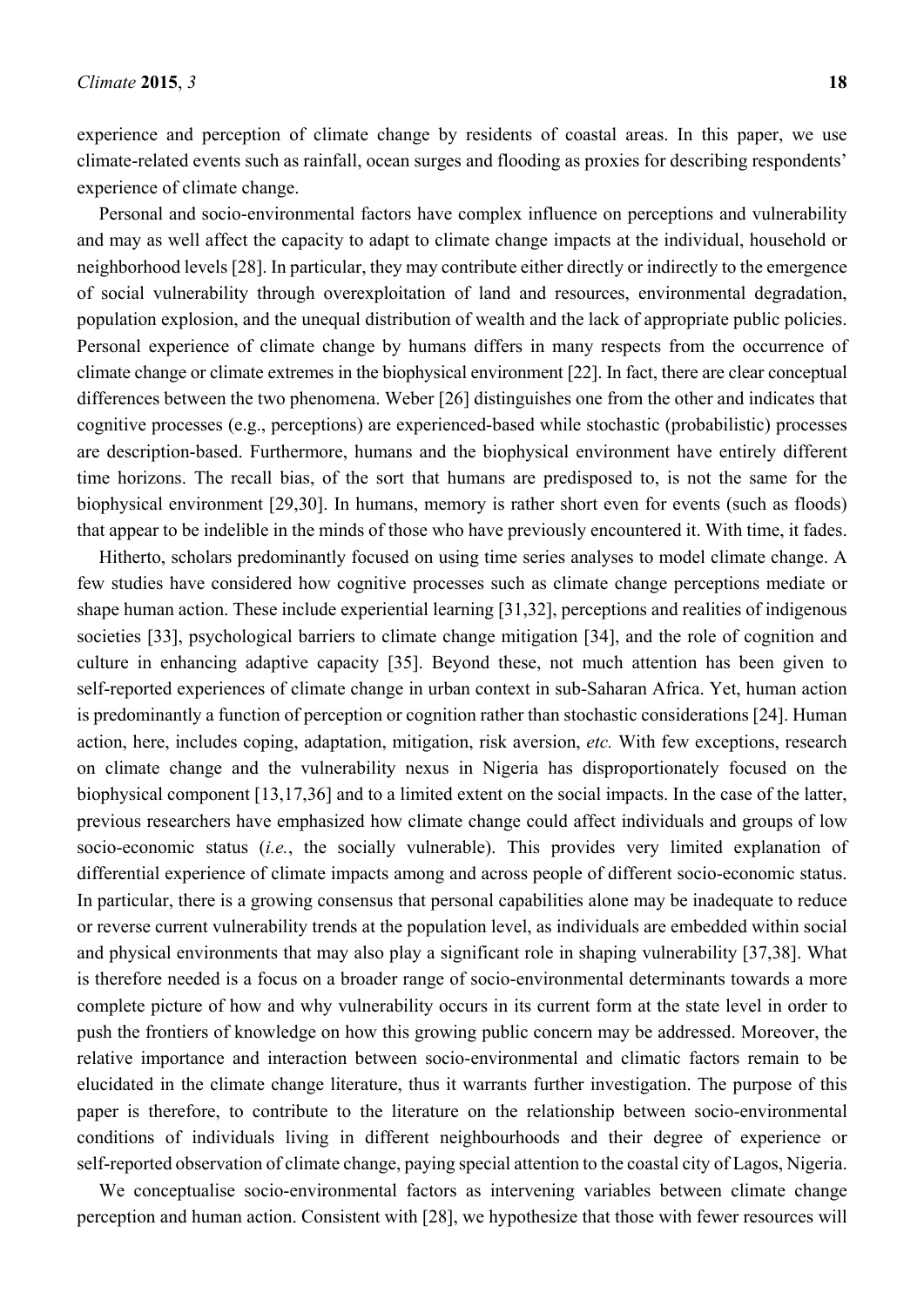likely report experience of greater climate change effects, since resources (such as income, information, social network, and technology) may act as a buffer between climate change and its associated impacts. Specifically, social network can make a difference in how individuals perceive and cope with climate change [39,40]. This article empirically delineates the feedback relationship between the differential self-reported experiences of climate change by coastal populations and socio-environmental conditions in the Nigerian context. To achieve this objective, the next section presents our theoretical framework followed by the data collection technique, and measures of self-reported experience of climate change and explanatory variables used in this study. The results and discussion provide the relationships between individual and socio-environmental factors, on the one hand, and differential self-reported experience of climate change, on the other hand. Finally, the last section summarizes the main conclusions.

#### **2. Theoretical Framework**

In simple terms, vulnerability means the propensity to be harmed or affected by a stressor. The predisposition to harm varies geographically, over time, and among different social groups. There are many conceptualizations and applications of vulnerability in different disciplines [41–43]. In hazard and climate change research two broad interpretations of vulnerability stand out. The first interpretation considers vulnerability as an outcome of the net impacts of climate change on a given population or system [44]. This focuses on the end result of exposure and susceptibility to particular climate hazards such as flood and drought, which could lead to loss in crop yield, ecosystem damage or human mortality [45]. The second interpretation considers vulnerability as inherent and as such the focus is less on the end point of climate change impact but rather on underlying socio-economic and institutional factors that give rise to susceptibility to harm, and how these factors change over time and across space [43]. In this formulation, vulnerability is something that exists within a society independent of external hazards. This idea of inherent or contextual vulnerability has evolved from livelihoods [46] political economy [47] and later political ecology approaches [41,43,48]. While each of these approaches explores contextual factors that engender differential vulnerability among individuals and groups, their entry points of analysis and interventions differ [49]. A "livelihood" approach, for example, focuses on the need to explore and reassert the building of assets and capabilities at individual, household and community levels [49], whereas the political economy and political ecology approaches draw attention to broader multi-scaled social, economic, political, and environmental factors driving vulnerability at any given time [48]. A major critique of the three approaches is their failure to effectively incorporate perceptions, changing nature and patterns of hazards and how exposure to impacts may change.

Other scholars combine the hazards, livelihood, and political ecology approaches under "social vulnerability framework" to account for individual characteristics, place-based elements, and broader socio-environmental, economic and political factors in determining differential vulnerability between people in different geographic regions. Social vulnerability lays emphasis on social inequalities—specifically social factors that influence or shape the susceptibility of various groups to harm and also constrains their ability to respond. Factors considered in case studies have included gender, age, race, health, income, employment, type of dwelling unit, household composition, resources and information availability, occupancy of high-risk areas, development context, and power-structure in society [42,50,51]. These factors tend to intensify the experience of climate change for varying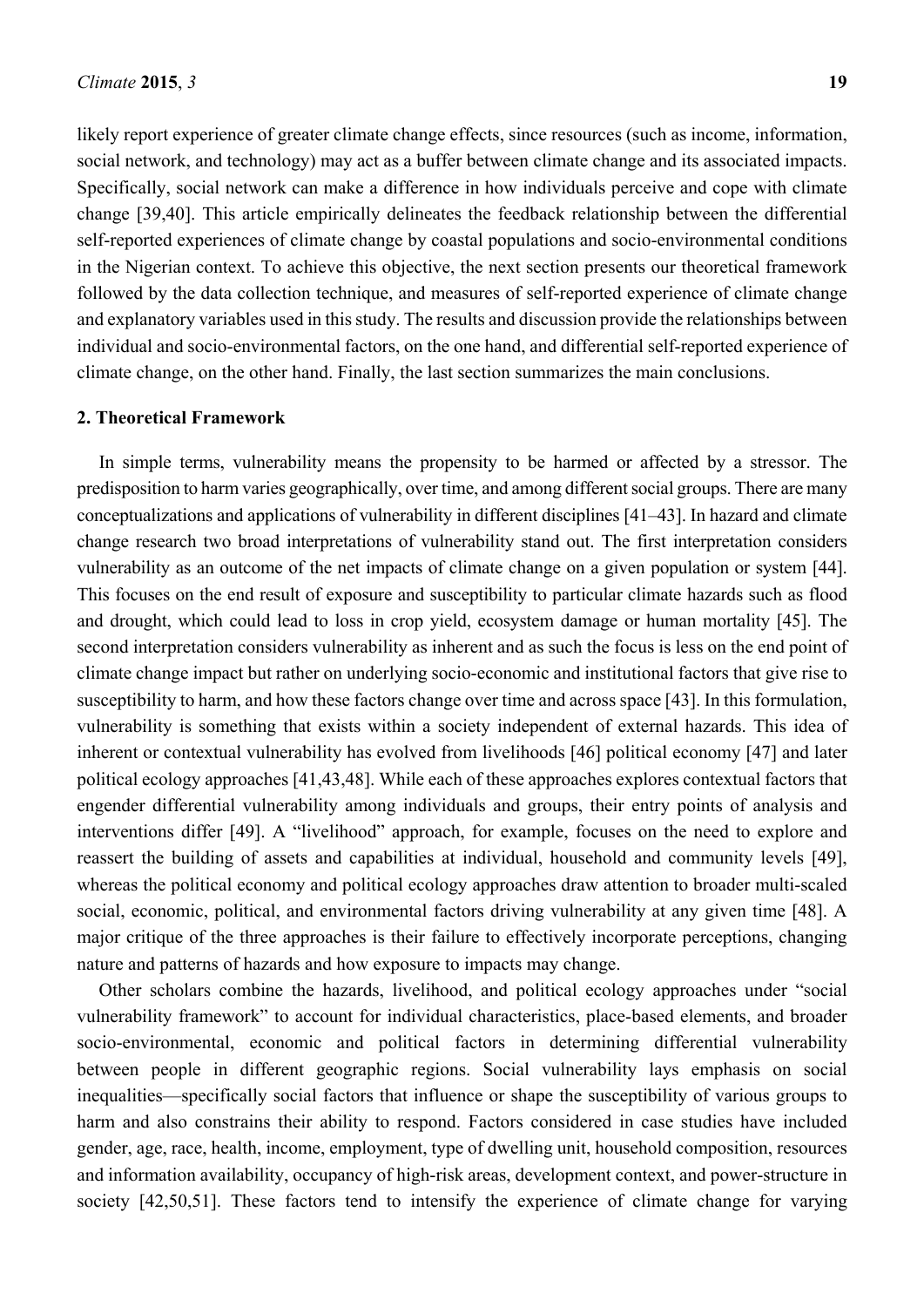populations. In this study, we draw on social vulnerability approach to examine the interaction between individual characteristics and socio-environmental factors in the production of inherent vulnerability to flooding and oceans surges, and further explore how "outcome vulnerability" to future flood hazards may be predicted from the knowledge gained about individuals' perceptions of their inherent vulnerability.

#### **3. Context and Description of Study Areas**

Lagos is one of the world's megacities at risk from climate change [52,53]. Communities along the coast have been hit hard by floods, storm surges, and rising seas, in part, because of the city's geographic location, topography, inadequate infrastructure, poor urban governance and population congestion. Lagos grew from 252,000 people in 1952 to 11.2 million in 2011, and is predicted to be 18.8 million by 2025, making it the largest urban population in Africa [54]. In recent times, several communities in the city have been exposed to climate-related events but vulnerability to their impacts is unevenly distributed within and across geographic locations. To understand the compositional and contextual factors influencing vulnerability, we selected three different study areas: Victoria Island, Ajah and Ijora Badia (Figure 1). These areas were selected based on their proximity to the Atlantic Ocean and the Lagos lagoon, population size, differential socio-economic status, and availability of risk-reducing infrastructures (such as drainage channels, good roads, and waste-disposal systems).



**Figure 1.** Map of Study Areas.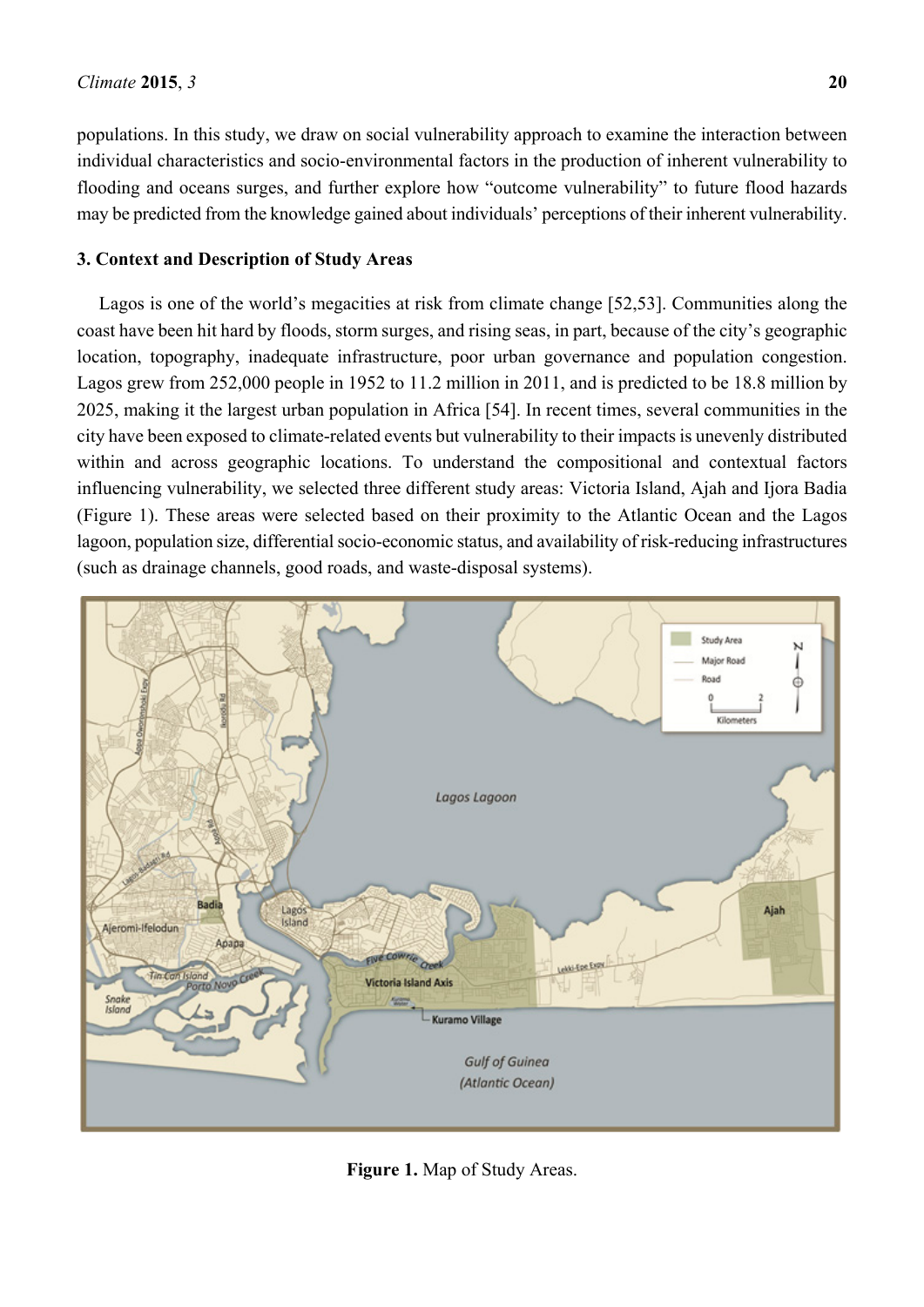Victoria Island, our first study area, is located on the south of Lagos Island close to the Atlantic Ocean. It encompasses Lekki Pennisula and stretches over to the eastern half of Lagos Island to Ikoyi. Ikoyi was originally part of Lagos Island until it was later separated by a narrow waterway dug by the British colonial government who ruled Nigeria between 1900 and 1960. The colonial administration laid the foundation for social and class divide in a spatially visible manner. In no other sector was such division evident than in urban development and planning processes, in that, quality housing, drainage channels, hospitals and modern infrastructures were concentrated in Victoria Island and surrounding areas where the Europeans lived, while the African parts of the city were left to develop haphazardly and were characterised by slum conditions [55]. To date, Victoria Island and its annex in Lekki and Ikoyi are the most affluent neighbourhoods in Lagos mostly occupied by Nigeria's political and economic elites. The estimated population of Victoria Island is about 100,000 people. Major threats to the area are coastal erosion and storm surges. During a storm surge the wave length along the coast which normally range from 0.9 to 2 m can exceed 4 m, thereby flooding residential spaces and offices [56]. An added effect from sea level rise could mean inundation of the entire Victoria Island-Lekki barrier system and the salinization of both ground and surface water, consequently affecting water quality, commerce, tourism and properties valued at over \$12 billion [35,57].

The second study site, Ajah, is situated on the eastern end of Victoria Island. It was originally occupied by a small indigenous community of Eti-Osa but has grown to an estimated 60,000 people consisting of a high proportion of middle-income groups and a few high-income groups. Residents in this area face considerable threats from ocean surges and flooding owing in part to their proximity to the ocean and Lagoon. Unlike Ajah and Victoria Island, our third study site, Ijora Badia is a slum located on a swampland in mainland Lagos (Figure 1). The area is a densely populated with over 600,000 residents occupying a total land mass of  $1.6 \text{ Km}^2$  [55]. This community (which includes Abete, Better life, and Badia Central) is characterised by extreme poverty, sub-standard housing, congestion, lack of waste disposal services and poor drainage systems. In the past decade, the community has experienced an increase in vulnerability to flooding which is not solely explained by the changes in rainfall patterns. Human activities—poor land management and alterations to the lagoon environment has allowed for frequent flooding in Ijora Badia.

#### **4. Materials and Methods**

#### *4.1. Survey Data Collection and Sampling*

A cross-sectional survey was conducted with 1003 individuals as part of the Coastal Cities at Risk (CCaR) project—Building Adaptive Capacity for Managing Climate Change in Coastal Megacities. The larger project focuses on four cities: Vancouver (Canada), Manila (Philippines), Bangkok (Thailand) and Lagos (Nigeria). However, in this study, individual indicators and socio-environmental determinants for residents from the communities of Ijora Badia, Ajah, and Victoria Island in Lagos, Nigeria were examined. The data was collected between May and November 2011. This study was approved by the Committee of Research Ethics at Western University, Canada. The study population included male and female participants between the ages of 18 and 65 years who were resident in the three communities. The study used multistage sampling to obtain representative estimates of residents in the three communities.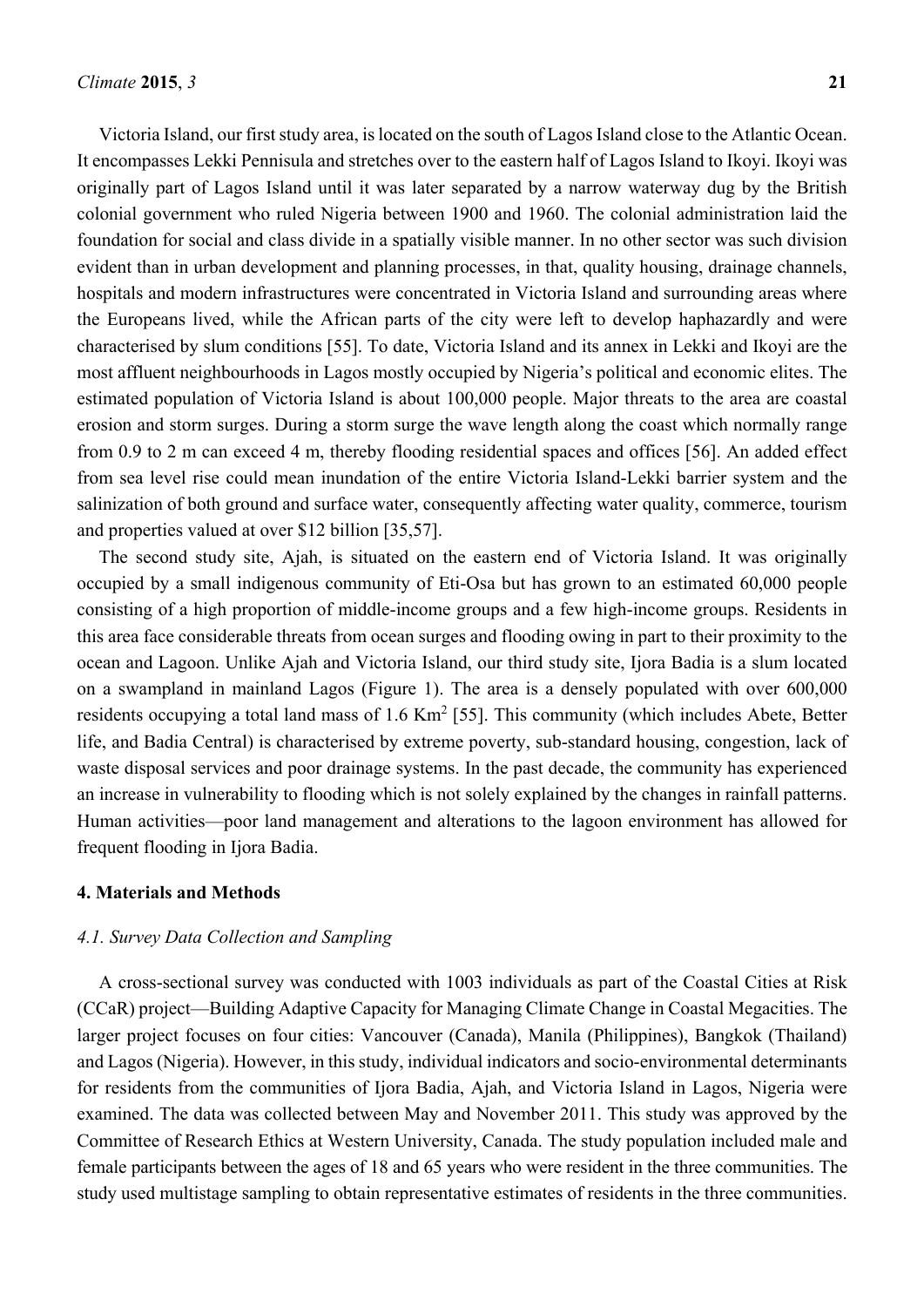Based on these communities, 7 neighbourhoods (Badia Central, Better Life, Abete, Ikoyi, Lekki, Ajah and Victoria Island) were randomly sampled with probability proportionate to size of neighbourhood. Sample weights were then assigned to each resident to take into account variations in selection probabilities that occurred during various stages of sampling. The sample size was established assuming: a 95% confidence interval (CI), a 3.0% sampling error, and an increment of 10.0% in order to cover possible lost data. Based on sample size calculations, a total of 900 respondents were required to give the study sufficient power. However, the sample size used for analysis included 1003 subjects, which consisted of 453 females and 550 males.

#### *4.2. Multivariate Regression*

The data were analyzed using the IBM Statistical Package for the Social Sciences (IBM SPSS, version 20.0). The impacts of social and environmental determinants on residents' experience of climate change were analyzed by using odds ratios (ORs), established by binary complementary log-log regression adjusted for the remaining independent variables included in the regression models. OR  $= 1$ implies that exposure does not affect odds of outcome;  $OR > 1$  implies that predictor is associated with higher odds of outcome; and  $OR < 1$  implies that predictor is associated with lower odds of outcome. Only social and environmental predictors that presented a level of significance  $\leq 0.20$  for association with the experience of climate change in the  $x^2$  test were included in the complementary log-log regression model. All analyses were performed for the whole sample considering the clustering effect. Two sets of theoretically relevant factors: compositional (personal and household) and contextual (socio-environmental) are important [58] in understanding perception and experience of climate change. This informed our decision to select a range of compositional variables including age, gender, highest educational attainment, marital status, position in household, household size and composition, ethnicity, occupation, income levels and length of stay in current home and the neighbourhood. We also accounted for contextual variables such as residential neighbourhood, type of housing, vulnerability of dwelling and neighbourhood to flooding, social assistance due to flooding, and access to health and water services.

Three main outcome variables that reflect differential experiences of climate change were analyzed: observations of changes in rainfall patterns over the last 10 years; experiences of ocean surges; and experiences of flooding. All outcome variables were dichotomous. The three variables examined whether respondents have observed: changes in rainfall patterns or not, coded as (no = 0, yes = 1); experienced surges in the oceans or not, coded as ( $no = 0$ ,  $yes = 1$ ); and experienced flooding or not, also coded as  $(no = 0, yes = 1)$ . Under the assumption of binary response, there are three potential alternatives: the logit model, probit model and complementary log-log model. Both logit and probit links have the same property, which is link  $[\pi(x)] = \log[-\log(1 - \pi(x))]$ .

This means that the response curve for  $\pi(x)$  has a symmetric appearance about the point  $\pi(x) = 0.5$ and so  $\pi(x)$  has the same rate for approaching 0 as well as for approaching 1. In this study, none of the outcome variables satisfied this property of symmetry. When the responses are asymmetric in the (0, 1) interval, and increase slowly at small to moderate value but increases sharply near 1, as in the case of the three outcome variables in this study, a complementary log-log link function is appropriate. In this study, observation of changing rainfall patterns (25%, 75%), experience of ocean surges (80%, 20%) and experience of flooding (13%, 87%) exhibit asymmetry. Therefore logit and probit models that rely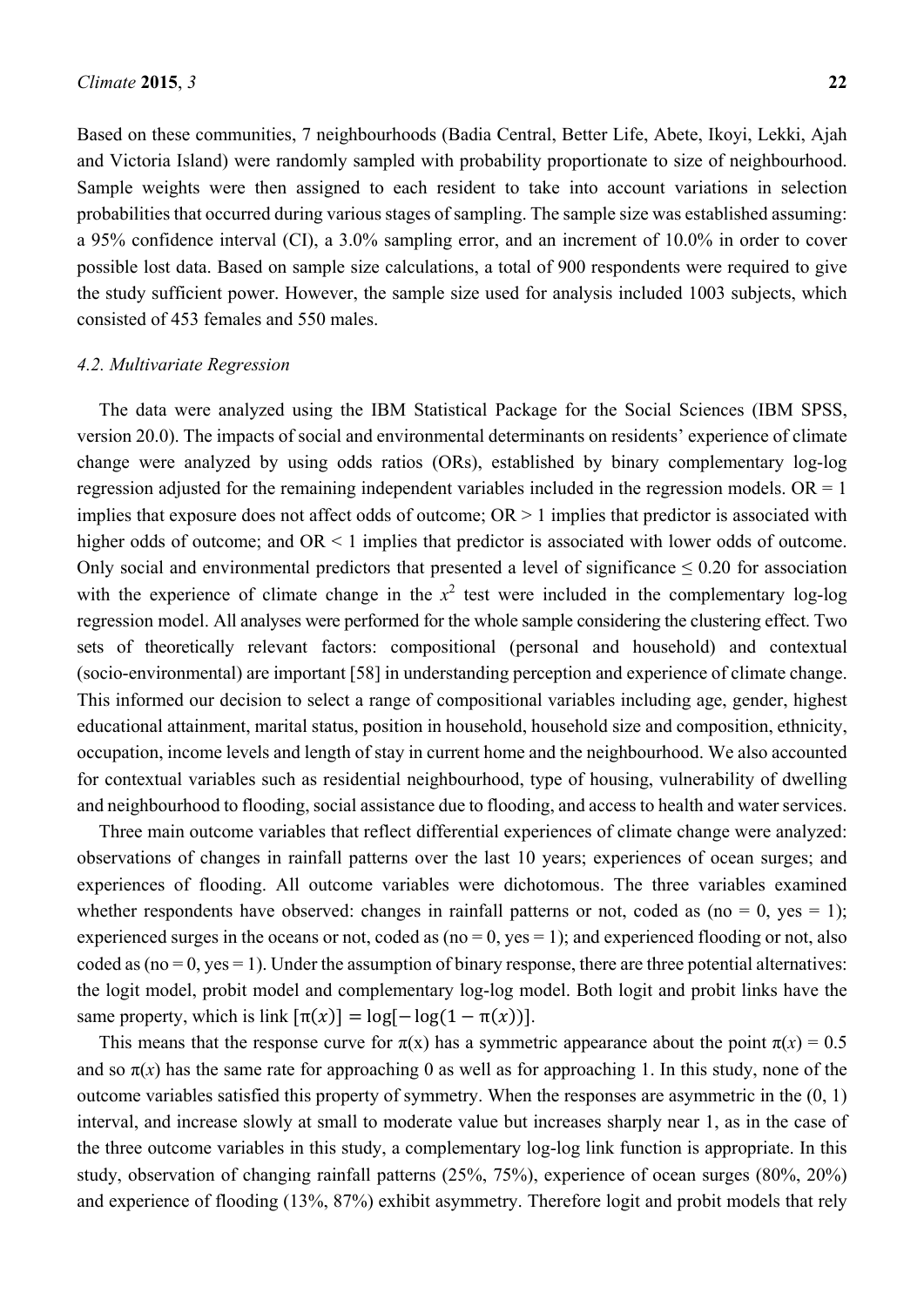on (50%, 50%) curves were considered inappropriate for modelling them. The complementary log-log model gives a better representation and was therefore used for the analysis of the three outcome variables.

#### **5. Results**

#### *5.1. Descriptive Statistics*

Table 1 shows the summary statistics of the outcome and explanatory variables used in this study. Almost 74% of respondents were married. About 61% of respondents were from Ijora Badia (poorest community). A large number (80%) of respondents did not own their current dwelling. About 60% of respondents had lived in their communities for 5 years or more. Approximately 60% and 80% of respondents, respectively, indicated that their current dwelling and residential neighbourhood were prone to flooding. Most respondents indicated that they had never received social assistance from government as a result of flooding (92%), had no access to social housing (91%), and had to walk more than 5 km to access public healthcare services (73%). Cross tabulating using chi-square indicates that statistically significant differences exist between males and females in terms of observation of changes in rainfall patterns. However, there were no gender differences regarding their reported experiences of both ocean surges and flooding. Statistically significant differences exist among the various age groups in terms of their reported experiences of the three outcome measures (rainfall, flood and ocean surge).

| <b>Outcome Variables</b>                              | Frequency | $\frac{0}{0}$ |
|-------------------------------------------------------|-----------|---------------|
| Noticed Changes in Rainfall Patterns in last 10 years |           |               |
| N <sub>0</sub>                                        | 252       | 25.1          |
| Yes                                                   | 751       | 74.9          |
| Experience of Ocean Surge in the last 5 years         |           |               |
| N <sub>o</sub>                                        | 804       | 80.2          |
| Yes                                                   | 199       | 19.8          |
| Experience of Flooding in the last 5 years            |           |               |
| No                                                    | 126       | 12.6          |
| Yes                                                   | 877       | 87.4          |
| <b>Explanatory Variables</b>                          |           |               |
| Personal & Household Factors                          |           |               |
| Age                                                   |           |               |
| $18 - 30$                                             | 209       | 20.8          |
| $31 - 40$                                             | 622       | 62.0          |
| $41 - 65$                                             | 172       | 17.2          |
| Gender                                                |           |               |
| Female                                                | 453       | 45.2          |
| Male                                                  | 550       | 54.8          |
| <b>Highest Education Level Attained</b>               |           |               |
| Up to Primary                                         | 348       | 34.7          |
| Secondary                                             | 388       | 38.7          |
| Tertiary                                              | 267       | 26.6          |

| <b>Table 1.</b> Descriptive statistics of outcome and explanatory variables ( $n = 1003$ ). |  |  |
|---------------------------------------------------------------------------------------------|--|--|
|---------------------------------------------------------------------------------------------|--|--|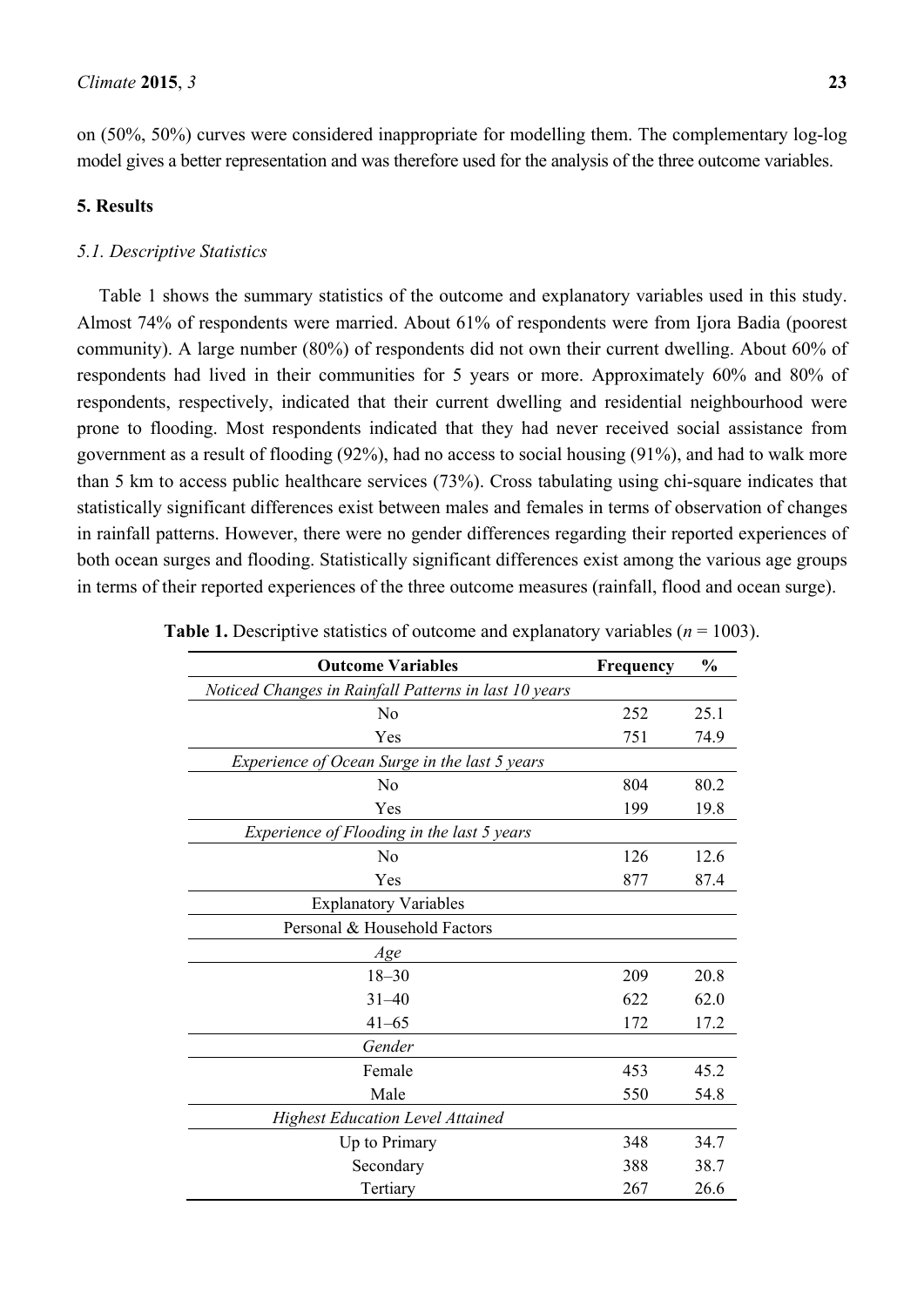| <b>Outcome Variables</b>           | Frequency | $\frac{0}{0}$ |  |
|------------------------------------|-----------|---------------|--|
| <b>Marital Status</b>              |           |               |  |
| Unmarried                          | 257       | 25.6          |  |
| Married                            | 746       | 74.4          |  |
| Position in Household              |           |               |  |
| Head                               | 547       | 54.5          |  |
| Non-head                           | 456       | 45.5          |  |
| Household Size                     |           |               |  |
| $1$ to $3$                         | 252       | 25.1          |  |
| 4 or 5                             | 506       | 50.5          |  |
| 6 or more                          | 245       | 24.4          |  |
| Ethnicity                          |           |               |  |
| Yoruba                             | 628       | 62.6          |  |
| Ibo                                | 325       | 32.4          |  |
| Hausa                              | 23        | 2.3           |  |
| Other                              | 27        | 2.7           |  |
| Occupation                         |           |               |  |
| Unemployed                         | 105       | 10.5          |  |
| Civil servant                      | 163       | 16.3          |  |
| Artisan                            | 189       | 18.8          |  |
| self-employed                      | 546       | 54.4          |  |
| Household Income Levels            |           |               |  |
| N5,000-N15,000                     | 186       | 18.5          |  |
| N15,500-N25,000                    | 232       | 23.1          |  |
| N25,500-N50,000                    | 207       | 20.6          |  |
| N50,500 and above                  | 97        | 9.7           |  |
| will rather not say                | 281       | 28.0          |  |
| Length of stay in Community        |           |               |  |
| less than 5 years                  | 399       | 39.8          |  |
| 5+ years                           | 604       | 60.2          |  |
| Length of stay in present dwelling |           |               |  |
| less than 5 years                  | 432       | 43.1          |  |
| 5+ years                           | 571       | 56.9          |  |
| Dwelling ownership                 |           |               |  |
| Owner                              | 205       | 20.4          |  |
| Renters                            | 798       | 79.6          |  |
| Socio-Environmental Factors        |           |               |  |
| Location                           |           |               |  |
| Ijora Badia                        | 607       | 60.5          |  |
| Ajah                               | 120       | 12.0          |  |
| Victoria Island                    | 276       | 27.5          |  |
| Type of housing                    |           |               |  |
| wooden shack                       | 181       | 18.1          |  |
| wooden on stilts                   | 191       | 19.0          |  |
| Concrete                           | 631       | 62.9          |  |

**Table 1.** *Cont*.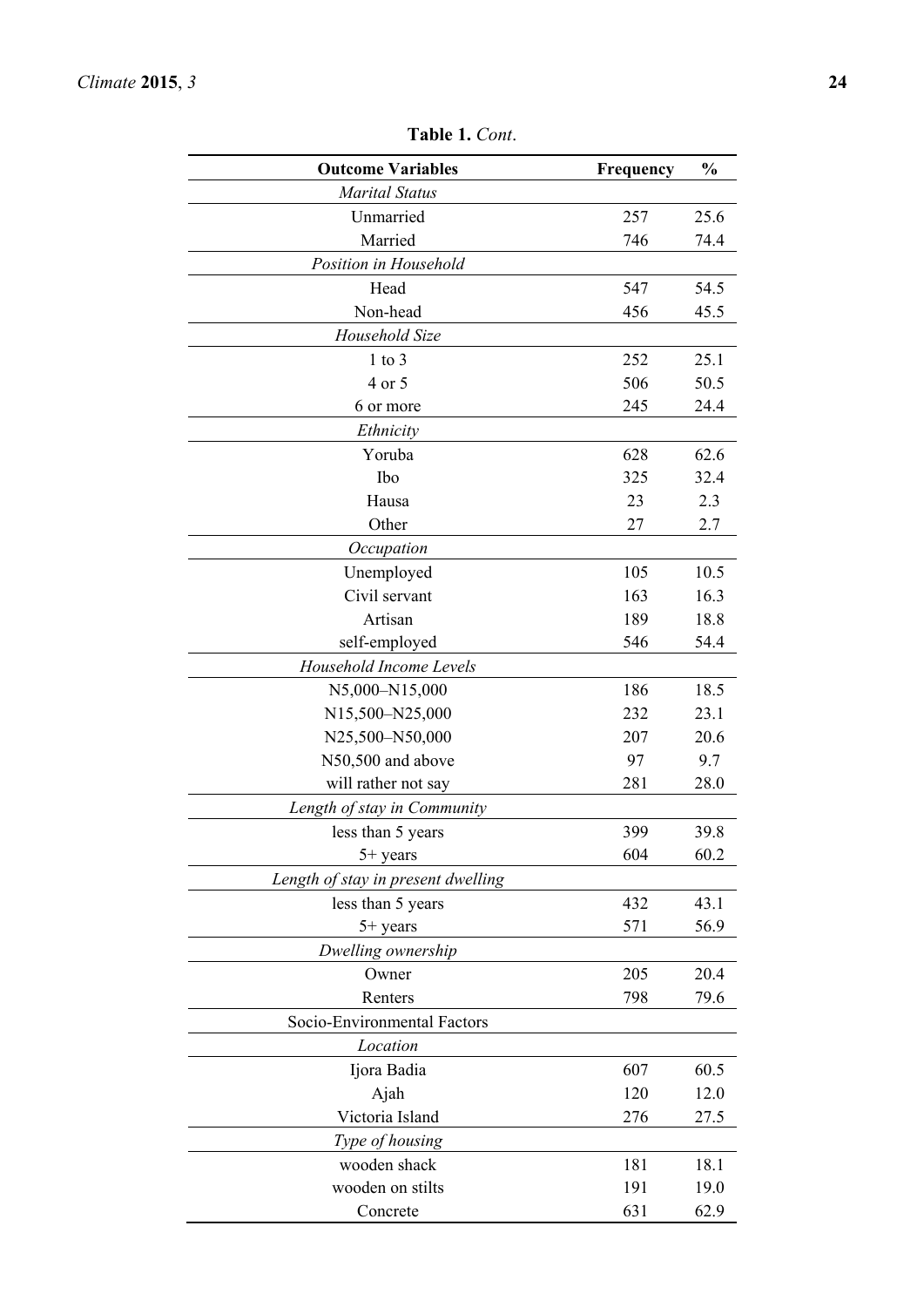| <b>Outcome Variables</b>                            | <b>Frequency</b> | $\frac{0}{0}$ |
|-----------------------------------------------------|------------------|---------------|
| Vulnerability of housing type to flood events       |                  |               |
| N <sub>0</sub>                                      | 228              | 22.7          |
| Yes                                                 | 603              | 60.1          |
| Refused to answer                                   | 172              | 17.2          |
| Vulnerability of neighbourhood to flood events      |                  |               |
| N <sub>0</sub>                                      | 131              | 13.1          |
| Yes                                                 | 810              | 80.8          |
| Refused to answer                                   | 62               | 6.2           |
| Ever received government assistance due to flooding |                  |               |
| N <sub>0</sub>                                      | 926              | 92.3          |
| Yes                                                 | 77               | 7.7           |
| Access to social housing                            |                  |               |
| N <sub>0</sub>                                      | 913              | 91.0          |
| Yes                                                 | 90               | 9.0           |
| <i>Access to water services</i>                     |                  |               |
| poor water access                                   | 569              | 56.7          |
| good water access                                   | 434              | 43.3          |
| Distance to nearest healthcare facility             |                  |               |
| $5+km$                                              | 730              | 72.8          |
| Less than 5 km                                      | 273              | 27.2          |

**Table 1.** *Cont*.

#### *5.2. Bivariate Analysis*

Concerning changing rainfall patterns, some interesting results were obtained when we compared the bivariate results (tables not reported) with the multivariate analysis. Neighborhood vulnerability to flood and distance to health care facility which were not significant predictors of perceived changing rainfall patterns became significant at the multivariate level. On the other hand, length of stay in area and access to water services lost significance at the multivariate level. In terms of ocean surges, marital status which was not a significant predictor of self-reported experience of ocean surges at the bivariate level became significant in the multivariate model. However, the relationship between self-reported experience of ocean surges and age, position in household, occupation, length of stay in area, type of housing and government assistance due to flood, disappeared at the multivariate level. The relationship between experience of flood and gender, education, number of people in household, length of dwelling and distance to health facility at the bivariate level was not robust and disappeared in the multivariate analysis. Nevertheless, regarding the experience of flood, marital status which was not significant at the bivariate level became significant at the multivariate level.

#### *5.3. Multivariate Analysis*

Table 2 shows the multivariate relationship between individual, household level and socio-environmental factors on the one hand, and respondents' experiences of changing rainfall patterns on the other hand. In model 1, which accounts for individual and household level determinants, individuals in the 31–40 age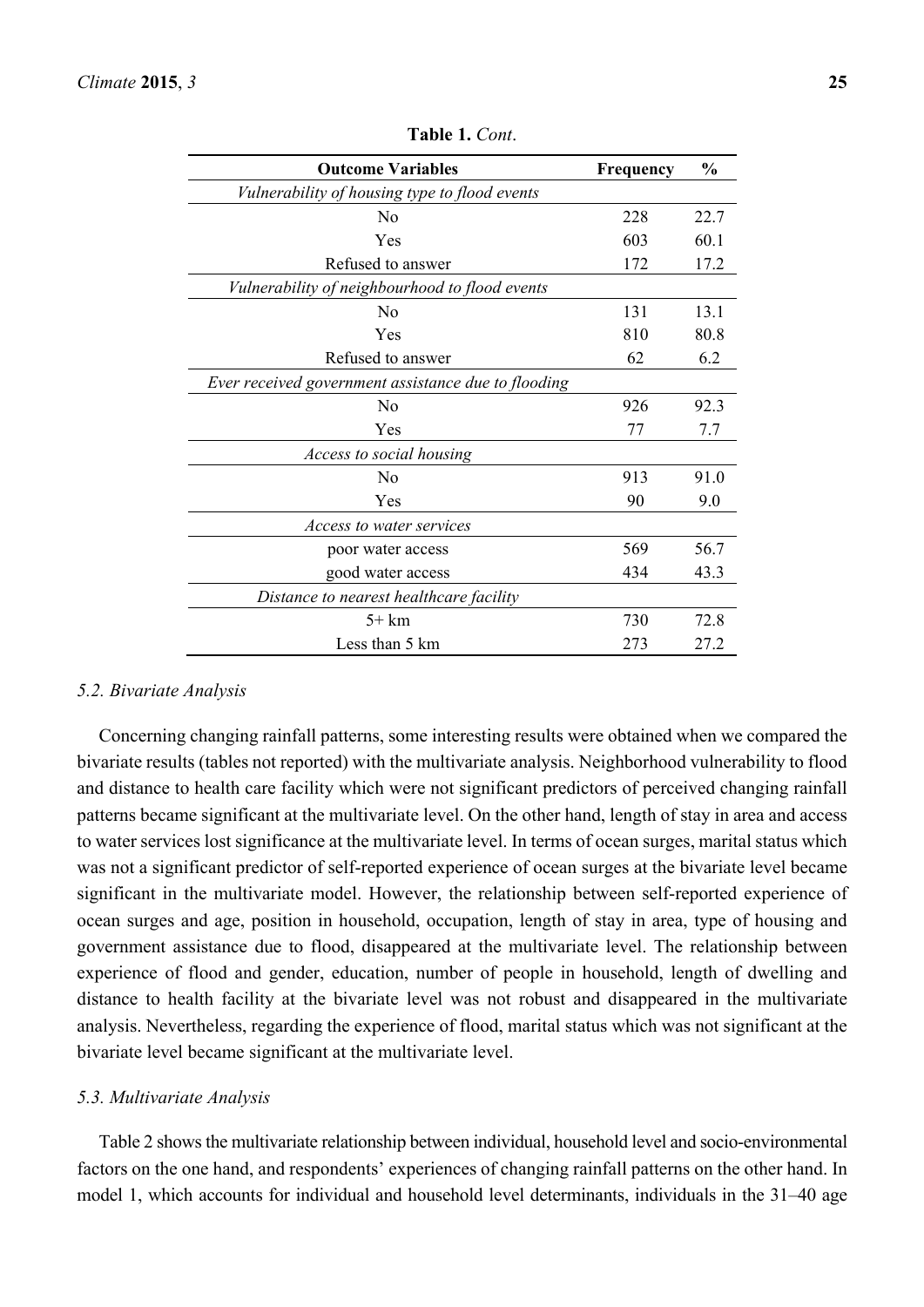group were more likely ( $OR = 1.41$ ,  $p \le 0.05$ ) to report having experienced changing rainfall patterns compared to those in the 18-30 age group. Similarly, individuals in the 41–65 age group were more likely (OR = 2.65,  $p \le 0.001$ ) to report having experienced changing rainfall patterns compared to those in the 18–30 age group. Length of stay in the community and gender were not significant predictors of respondents' reported experiences of changing rainfall patterns unlike length of stay in current dwelling. Surprisingly, individuals who had lived for 5 years or more ( $OR = 0.34$ ,  $p \le 0.001$ ) in their present dwelling were less likely to report observed changes in rainfall patterns compared to their counterparts who had lived in their present dwelling for less than 5 years. Individuals who had attained secondary education (OR = 0.59,  $p \le 0.001$ ) and those who had attained tertiary education (OR = 0.73,  $p \le 0.05$ ) were less likely to report having experienced changes in rainfall patterns compared to their counterparts who were educated up to primary level. Married individuals were less likely (OR =  $0.72$ ,  $p \le 0.05$ ) to report having experienced changes in rainfall patterns compared to unmarried individuals. Non-household heads were less likely (OR = 0.64,  $p \le 0.01$ ) to report having experienced changing patterns in rainfall compared to household heads. Artisans were less likely to report having experienced changing patterns in rainfall compared to their unemployed counterparts. Furthermore, individuals who had monthly incomes between 15,500 and 25,000 Naira (up to 160 USD) were more likely to report having experienced changes in rainfall patterns compared to their counterparts in the lowest income group (up to 95 USD). However, individuals who had monthly income between 25,500 and 50,000 Naira (up to 325 USD) were less likely (OR =  $0.58$ ,  $p \le 0.01$ ) to report having experienced changes in rainfall patterns compared to those in the lowest income group. Similarly, Individuals who had monthly income of 50,500 Naira or more (>400 USD) were less likely (OR = 0.59,  $p \le 0.05$ ) to report having experienced changes in rainfall patterns compared to their counterparts in the lowest income group. Individuals of the Hausa ethnic group were less likely to report having experienced changing patterns in rainfall compared to their Yoruba counterparts. Households comprising of 4 or more individuals were more likely to report having experienced changing patterns in rainfall compared to households consisting of 1 to 3 individuals.

|                                 | Model 1: Personal &<br><b>Household Factors</b> |                                           |                      |           | <b>Model 2: Socio-Environmental</b><br><b>Factors</b> |               |  |  |  |
|---------------------------------|-------------------------------------------------|-------------------------------------------|----------------------|-----------|-------------------------------------------------------|---------------|--|--|--|
| <b>Variables</b>                | <b>OR</b>                                       | (Robust SE)                               | 95% CI               | <b>OR</b> | (Robust SE)                                           | 95% CI        |  |  |  |
|                                 | Age (ref: 18–30)                                |                                           |                      |           |                                                       |               |  |  |  |
| $31 - 40$                       | 1.41                                            | $(0.21)$ *                                | $1.05 - 1.90$        | 1.73      | $(0.30)$ **                                           | $1.23 - 2.43$ |  |  |  |
| $41 - 65$                       | 2.65                                            | $(0.54)$ ***                              | $1.77 - 3.96$        | 3.42      | $(0.92)$ ***                                          | $2.03 - 5.79$ |  |  |  |
|                                 |                                                 |                                           | Gender (ref: female) |           |                                                       |               |  |  |  |
| Male                            | 1.01                                            | (0.14)                                    | $0.78 - 1.31$        | 0.99      | (0.15)                                                | $0.73 - 1.34$ |  |  |  |
|                                 |                                                 | Respondent Education (ref: up to primary) |                      |           |                                                       |               |  |  |  |
| Secondary                       | 0.59                                            | $(0.07)$ ***                              | $0.47 - 0.73$        | 0.57      | $(0.08)$ ***                                          | $0.44 - 0.75$ |  |  |  |
| Tertiary                        | 0.73                                            | $(0.12)$ *                                | $0.53 - 0.99$        | 0.69      | (0.15)                                                | $0.46 - 1.06$ |  |  |  |
| Marital Status (ref: Unmarried) |                                                 |                                           |                      |           |                                                       |               |  |  |  |
| Married                         | 0.72                                            | $(0.10)$ *                                | $0.55 - 0.95$        | 0.75      | (0.11)                                                | $0.56 - 1.01$ |  |  |  |

**Table 2.** Multivariate complementary log-log regression model predicting the experience of changing rainfall patterns by coastal communities in Lagos, Nigeria.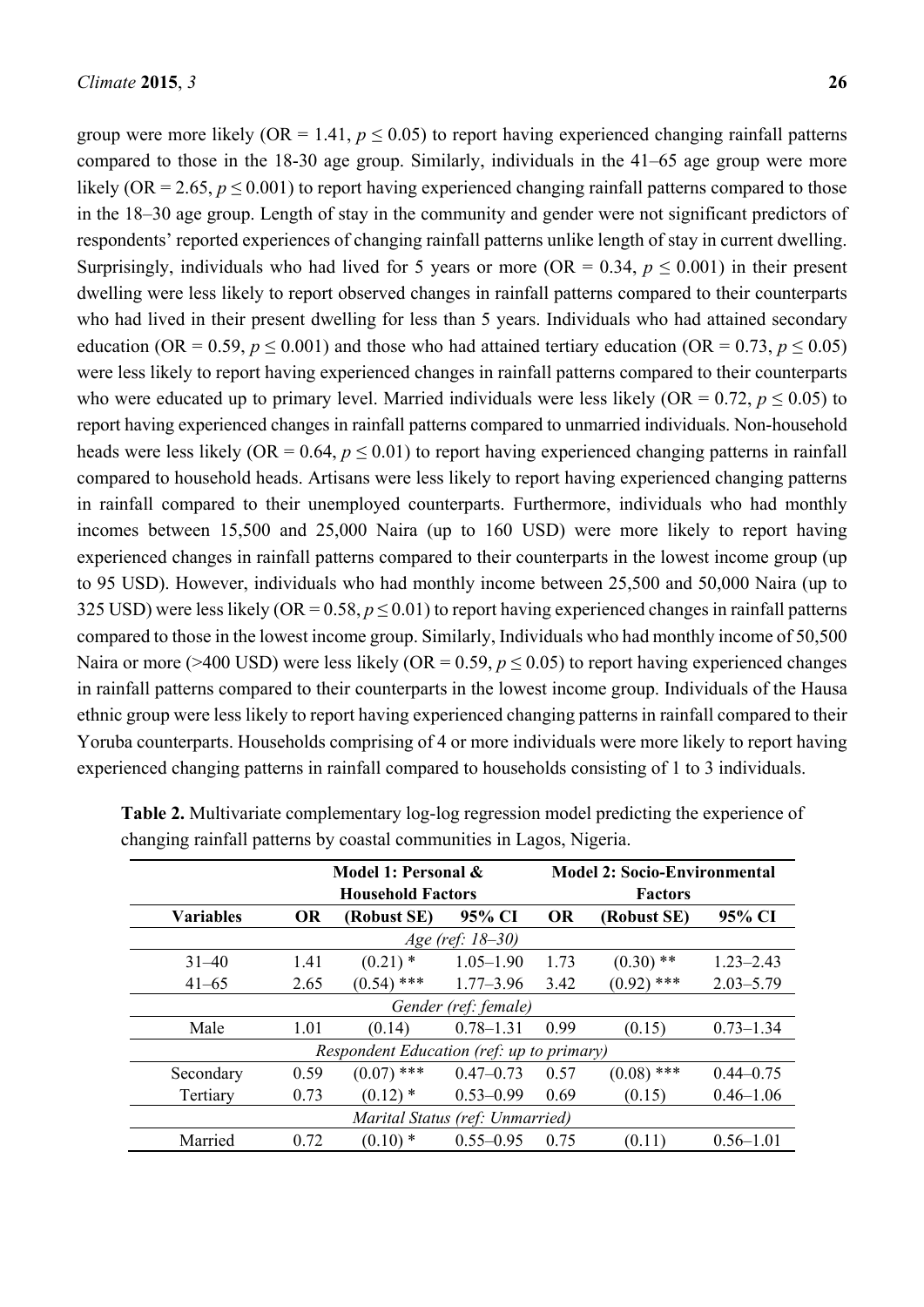|                                                                                                                    | Model 1: Personal &<br><b>Household Factors</b> |                                                            |                                                  | <b>Model 2: Socio-Environmental</b><br><b>Factors</b> |              |               |  |  |  |
|--------------------------------------------------------------------------------------------------------------------|-------------------------------------------------|------------------------------------------------------------|--------------------------------------------------|-------------------------------------------------------|--------------|---------------|--|--|--|
| <b>Variables</b>                                                                                                   | <b>OR</b>                                       | (Robust SE)                                                | 95% CI                                           | <b>OR</b>                                             | (Robust SE)  | 95% CI        |  |  |  |
|                                                                                                                    |                                                 |                                                            | Position in Household (ref: Head)                |                                                       |              |               |  |  |  |
| Non-head                                                                                                           | 0.64                                            | $(0.09)$ **                                                | $0.49 - 0.83$                                    | 0.71                                                  | $(0.11)$ *   | $0.53 - 0.95$ |  |  |  |
| No. People in Household (ref: $1-3$ )                                                                              |                                                 |                                                            |                                                  |                                                       |              |               |  |  |  |
| 4 or 5                                                                                                             | 1.75                                            | $(0.23)$ ***                                               | $1.34 - 2.27$                                    | 1.55                                                  | $(0.24)$ **  | $1.15 - 2.09$ |  |  |  |
| 6 or more                                                                                                          | 1.49                                            | $(0.22)$ **                                                | $1.12 - 1.97$                                    | 1.61                                                  | $(0.26)$ **  | $1.17 - 2.22$ |  |  |  |
| Ethnicity (ref: Yoruba)                                                                                            |                                                 |                                                            |                                                  |                                                       |              |               |  |  |  |
| Ibo                                                                                                                | 0.99                                            | (0.11)                                                     | $0.79 - 1.23$                                    | 1.00                                                  | (0.15)       | $0.75 - 1.33$ |  |  |  |
| Hausa                                                                                                              | 0.41                                            | $(0.13)$ **                                                | $0.21 - 0.77$                                    | 0.40                                                  | $(0.15)$ *   | $0.19 - 0.84$ |  |  |  |
| Other                                                                                                              | 1.00                                            | (0.30)                                                     | $0.56 - 1.78$                                    | 1.11                                                  | (0.34)       | $0.60 - 2.03$ |  |  |  |
|                                                                                                                    |                                                 |                                                            | Occupation (ref: unemployed)                     |                                                       |              |               |  |  |  |
| Civil servant                                                                                                      | 1.54                                            | $(0.32)$ *                                                 | $1.02 - 2.32$                                    | 1.28                                                  | (0.34)       | $0.75 - 2.17$ |  |  |  |
| Artisan                                                                                                            | 0.39                                            | $(0.08)$ ***                                               | $0.26 - 0.59$                                    | 0.35                                                  | $(0.09)$ *** | $0.21 - 0.58$ |  |  |  |
| self-employed                                                                                                      | 0.91                                            | (0.16)                                                     | $0.64 - 1.29$                                    | 0.78                                                  | (0.17)       | $0.51 - 1.19$ |  |  |  |
|                                                                                                                    |                                                 | Household Income (ref: N5,000-N15,000)                     |                                                  |                                                       |              |               |  |  |  |
| N15,500-N25,000                                                                                                    | 1.80                                            | $(0.29)$ ***                                               | $1.30 - 2.48$                                    | 1.36                                                  | (0.26)       | $0.94 - 1.97$ |  |  |  |
| N25,500-N50,000                                                                                                    | 0.58                                            | $(0.10)$ **                                                | $0.42 - 0.80$                                    | 0.43                                                  | $(0.08)$ *** | $0.30 - 0.62$ |  |  |  |
| N50,500- or more                                                                                                   | 0.59                                            | $(0.12)$ *                                                 | $0.39 - 0.88$                                    | 0.60                                                  | (0.15)       | $0.37 - 0.97$ |  |  |  |
| will rather not say                                                                                                | 1.06                                            | (0.15)                                                     | $0.80 - 1.40$                                    | 0.78                                                  | (0.13)       | $0.56 - 1.07$ |  |  |  |
|                                                                                                                    |                                                 | Length of stay in area (ref: less than 5 years)            |                                                  |                                                       |              |               |  |  |  |
| 5 years or more                                                                                                    | 1.08                                            | (0.29)                                                     | $0.63 - 1.84$                                    | 1.54                                                  | (0.43)       | $0.89 - 2.66$ |  |  |  |
|                                                                                                                    |                                                 | Length of stay in dwelling (ref: less than 5 years)        |                                                  |                                                       |              |               |  |  |  |
| 5 years or more                                                                                                    | 0.34                                            | $(0.09)$ ***                                               | $0.20 - 0.58$                                    | 0.27                                                  | $(0.08)$ *** | $0.15 - 0.47$ |  |  |  |
|                                                                                                                    |                                                 |                                                            | Dwelling ownership (ref: owner)                  |                                                       |              |               |  |  |  |
| Renters                                                                                                            | 0.75                                            | $(0.09)$ *                                                 | $0.59 - 0.96$                                    | 0.85                                                  | (0.14)       | $0.62 - 1.16$ |  |  |  |
|                                                                                                                    |                                                 |                                                            | Location (ref: Ijora Badia)                      |                                                       |              |               |  |  |  |
| Ajah                                                                                                               |                                                 |                                                            |                                                  | 23.86                                                 | $(5.28)$ *** | 15.47-36.81   |  |  |  |
| Victoria Island                                                                                                    |                                                 |                                                            |                                                  | 1.12                                                  | (0.23)       | $0.75 - 1.67$ |  |  |  |
|                                                                                                                    |                                                 | Type of housing (ref: wooden shack)                        |                                                  |                                                       |              |               |  |  |  |
| wooden on stilts                                                                                                   |                                                 |                                                            |                                                  | 1.82                                                  | $(0.36)$ **  | $1.24 - 2.68$ |  |  |  |
| Concrete                                                                                                           |                                                 |                                                            |                                                  | 1.07                                                  | (0.18)       | $0.77 - 1.48$ |  |  |  |
|                                                                                                                    |                                                 | Household vulnerability to flood (ref: no)                 |                                                  |                                                       |              |               |  |  |  |
| Yes                                                                                                                |                                                 |                                                            |                                                  | 1.40                                                  | (0.25)       | $0.99 - 2.00$ |  |  |  |
| Refused to answer                                                                                                  |                                                 |                                                            |                                                  | 2.89                                                  | $(0.77)$ *** | 1.71-4.86     |  |  |  |
|                                                                                                                    |                                                 | Neighbourhood vulnerability to flood (ref: no)             |                                                  |                                                       |              |               |  |  |  |
| Yes                                                                                                                |                                                 |                                                            |                                                  | 0.75                                                  | (0.14)       | $0.53 - 1.08$ |  |  |  |
| Don't know                                                                                                         |                                                 |                                                            |                                                  | 0.32                                                  | $(0.09)$ *** | $0.18 - 0.55$ |  |  |  |
|                                                                                                                    |                                                 | Ever received government assistance due to flood (ref: no) |                                                  |                                                       |              |               |  |  |  |
| Yes                                                                                                                |                                                 |                                                            |                                                  | 1.18                                                  | (0.27)       | $0.75 - 1.86$ |  |  |  |
|                                                                                                                    |                                                 |                                                            | Access to social housing (ref: no)               |                                                       |              |               |  |  |  |
| Yes                                                                                                                |                                                 |                                                            |                                                  | 1.40                                                  | (0.28)       | $0.94 - 2.07$ |  |  |  |
|                                                                                                                    |                                                 |                                                            | <i>Access to water services (ref: poor)</i>      |                                                       |              |               |  |  |  |
| 0.99<br>good water access<br>(0.12)<br>$0.78 - 1.26$<br>Distance to nearest healthcare facility (ref: 5km or more) |                                                 |                                                            |                                                  |                                                       |              |               |  |  |  |
|                                                                                                                    |                                                 |                                                            |                                                  |                                                       |              |               |  |  |  |
| Less than 5 km                                                                                                     |                                                 |                                                            |                                                  | 0.64                                                  | $(0.09)$ **  | $0.49 - 0.85$ |  |  |  |
|                                                                                                                    |                                                 |                                                            | * $p < 0.05$ , ** $p < 0.01$ , *** $p < 0.001$ . |                                                       |              |               |  |  |  |

**Table 2**. *Cont*.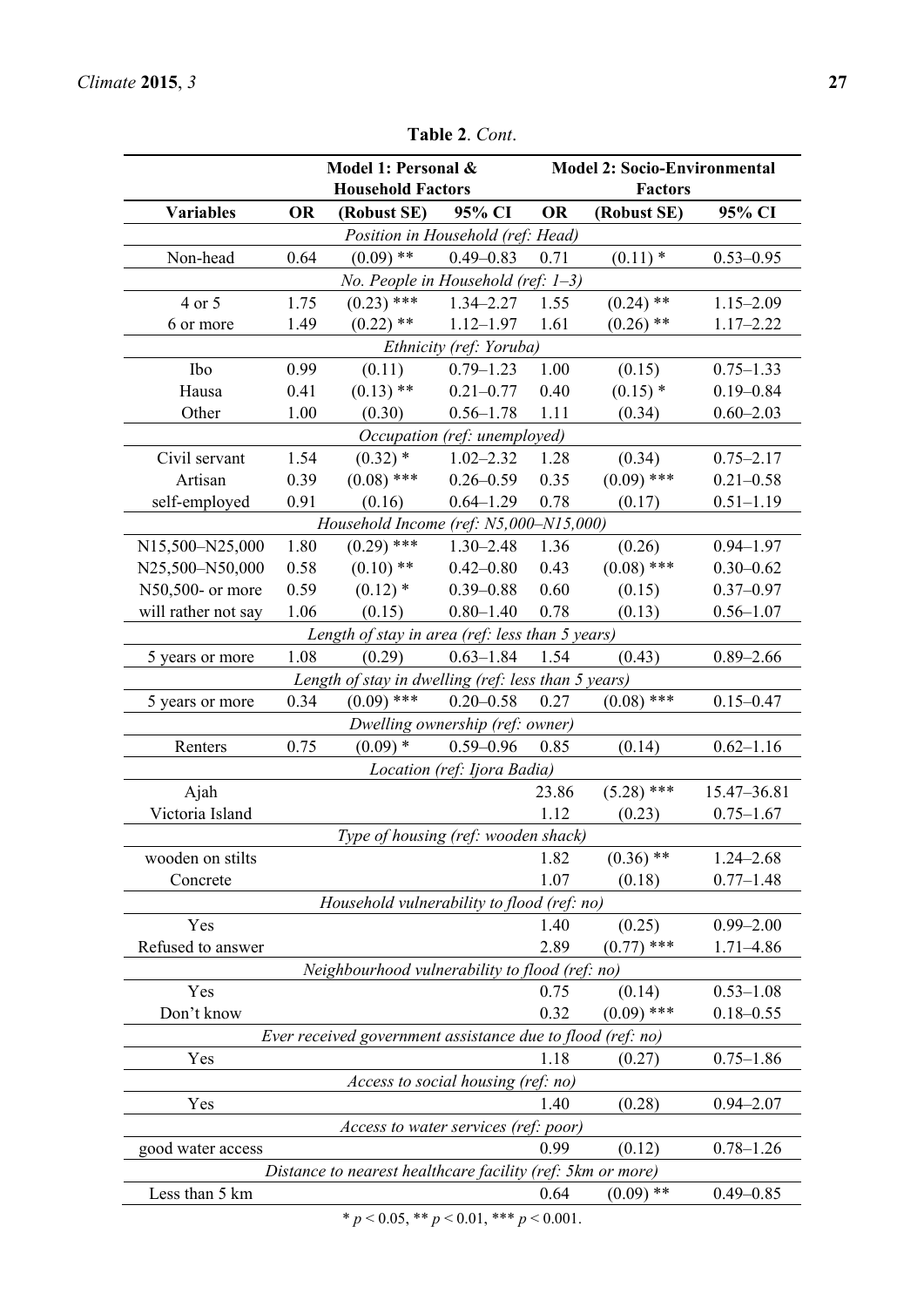Model 2 accounts for socio-environmental determinants. The excess odds, of the 31–40 age groups, increased by 23% from 1.41 to 1.73. Also, the excess odds of the 41–65 age group increased by 29% from 2.65 to 3.42. Gender and length of stay in the community were still not significant predictors of reported experience of changing rainfall patterns. Tertiary educational attainment, home ownership and marital status became insignificant predictors of reported experience of changing rainfall patterns when socio-environmental variables were accounted for. In the Nigerian context, people who have attained tertiary education probably engage in formal sector employment, which does not expose them to the vagaries of the weather. The odds ratios of position in household and household composition remained practically the same although the strength of income became reduced when socio-environmental variables were accounted for. Residents in Ajah (a richer neighbourhood) were more likely (OR = 23.86,  $p \leq 0.001$ ) to report having experienced changes in rainfall patterns compared to residents in Ijora Badia (the poorest community). Individuals who live in wooden houses on stilts were more likely  $(OR = 1.82)$ ,  $p \leq 0.01$ ) to report having experienced changes in rainfall patterns compared to residents who live in shacks on ground. Respondents who refused to answer whether their dwelling was susceptible to flooding were more likely to report having experienced changing rainfall patterns compared to those who reported that their household was not prone to flooding. A disproportionate number of the former were residents in Ijora Badia (poorest/slum community). Anecdotal evidence suggests such residents prefer to remain silent on flood issues for fear of forcible eviction by government officials. This is because local development authorities attribute the incidence of flooding to the proliferation of slums warranting eviction [55]. Access to water services and social support from government was, however, not a significant predictor of the experience of changing patterns in rainfall.

Table 3 shows the multivariate relationship between respondents' experiences of ocean surges on the one hand, and individual, household level, and social environmental factors on the other hand. In model 1, gender, position in household and occupation were not significant predictors of reported experiences of ocean surges by respondents. Also, length of stay in the community and length of stay in current dwelling were not significant predictors either. However, age, marital status, education, household size, income and home ownership were significant predictors. Individuals in the 31–40 age group were more likely (OR = 2.63,  $p \le 0.001$ ) to have experienced ocean surges compared to those in the 18–30 age group. Similarly, individuals in the 41-65 age group were more likely ( $OR = 1.97$ ,  $p \le 0.05$ ) to have experienced ocean surges compared to those in the  $18-30$  age group. Married individuals were less likely (OR =  $0.43$ ,  $p \leq 0.001$ ) to report having experienced ocean surges compared to their unmarried counterparts. Households comprising of 4 and 5 individuals were more likely ( $OR = 2.07$ ,  $p \le 0.01$ ) to report having experienced ocean surges compared to households comprising of 1 to 3 individuals. Also, households consisting of 6 or more individuals were more likely (OR = 2.92,  $p \le 0.001$ ) to have experienced ocean surges compared to households comprising of less than 3 individuals. Individuals who had monthly incomes between 15,500 and 25,000 Naira (up to 160 USD) were less likely (OR =  $0.05$ ,  $p \le 0.001$ ) to have experienced ocean surges compared to those in the lowest income group. However, respondents who had monthly income between 25,500 and 50,000 Naira (up to 325 USD) were more likely (OR = 1.99,  $p \le 0.05$ ) to report that they had experienced ocean surges compared to those in the lowest income group. Most of such residents reside in Ajah and Victoria Island, which is not far from the Atlantic Ocean. Interestingly, those who refused to disclose their monthly income were more likely  $(OR = 4.42, p \le 0.001)$  to report that they had experienced ocean surges compared to those in the lowest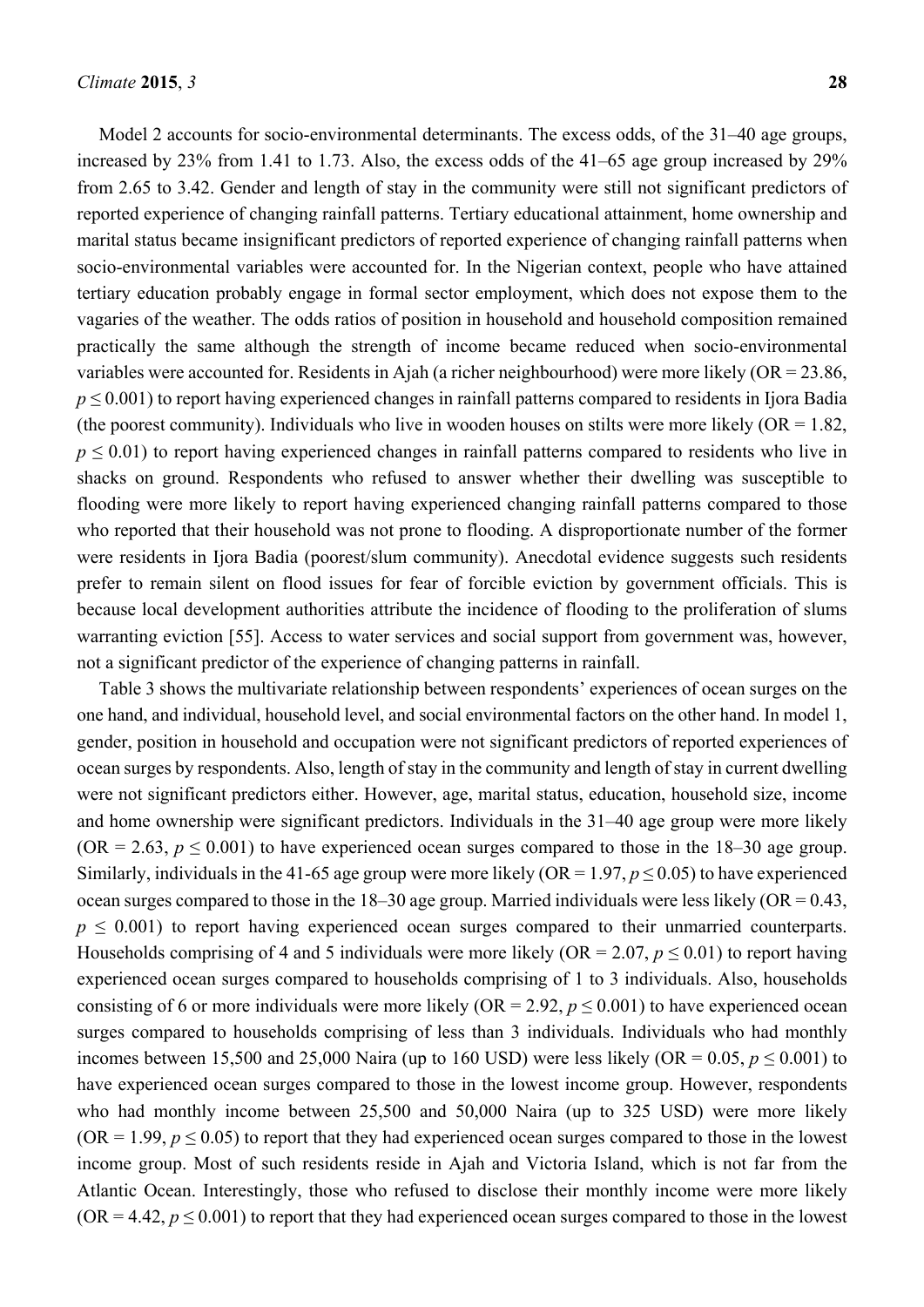income group. Renters were more likely (OR = 2.85,  $p \le 0.001$ ) to report that they had experienced ocean surges compared to home owners.

| <b>Variables</b>     | Model 1: Personal & Household<br><b>Factors</b> |                                                     | <b>Model 2: Socio-Environmental</b><br><b>Factors</b> |           |              |               |  |  |  |  |
|----------------------|-------------------------------------------------|-----------------------------------------------------|-------------------------------------------------------|-----------|--------------|---------------|--|--|--|--|
|                      | <b>OR</b>                                       | (Robust SE)                                         | 95% CI                                                | <b>OR</b> | (Robust SE)  | 95% CI        |  |  |  |  |
| Age (ref: 18–30)     |                                                 |                                                     |                                                       |           |              |               |  |  |  |  |
| $31 - 40$            | 2.63                                            | $(0.59)$ ***                                        | $1.69 - 4.08$                                         | 1.63      | (0.50)       | $0.89 - 2.99$ |  |  |  |  |
| $41 - 65$            | 1.97                                            | $(0.61)$ *                                          | $1.08 - 3.61$                                         | 1.28      | (0.53)       | $0.57 - 2.88$ |  |  |  |  |
| Gender (ref: female) |                                                 |                                                     |                                                       |           |              |               |  |  |  |  |
| Male                 | 1.06                                            | (0.22)                                              | $0.70 - 1.59$                                         | 0.63      | (0.17)       | $0.37 - 1.09$ |  |  |  |  |
|                      | Respondent Education (ref: up to primary)       |                                                     |                                                       |           |              |               |  |  |  |  |
| Secondary            | 0.29                                            | $(0.06)$ ***                                        | $0.19 - 0.44$                                         | 0.24      | $(0.06)$ *** | $0.14 - 0.40$ |  |  |  |  |
| Tertiary             | 1.07                                            | (0.27)                                              | $0.65 - 1.76$                                         | 0.34      | $(0.14)$ *   | $0.15 - 0.77$ |  |  |  |  |
|                      |                                                 |                                                     | Marital Status (ref: Unmarried)                       |           |              |               |  |  |  |  |
| Married              | 0.43                                            | $(0.10)$ ***                                        | $0.27 - 0.68$                                         | 0.44      | $(0.11)$ **  | $0.27 - 0.71$ |  |  |  |  |
|                      |                                                 | Position in Household (ref: Head)                   |                                                       |           |              |               |  |  |  |  |
| Non-head             | 0.90                                            | (0.20)                                              | $0.57 - 1.40$                                         | 1.00      | (0.28)       | $0.57 - 1.73$ |  |  |  |  |
|                      |                                                 | No. People in Household (ref: $1-3$ )               |                                                       |           |              |               |  |  |  |  |
| 4 or 5               | 2.07                                            | $(0.55)$ **                                         | $1.23 - 3.50$                                         | 1.89      | $(0.54)$ *   | $1.08 - 3.31$ |  |  |  |  |
| 6 or more            | 2.92                                            | $(0.76)$ ***                                        | 1.75-4.86                                             | 2.01      | $(0.64)$ *   | $1.08 - 3.75$ |  |  |  |  |
|                      |                                                 |                                                     | Ethnicity (ref: Yoruba)                               |           |              |               |  |  |  |  |
| Ibo                  | 0.65                                            | $(0.14)$ *                                          | $0.43 - 0.98$                                         | 0.93      | (0.22)       | $0.59 - 1.47$ |  |  |  |  |
| Hausa                | 0.93                                            | (0.39)                                              | $0.41 - 2.13$                                         | 1.54      | (0.66)       | $0.66 - 3.59$ |  |  |  |  |
| Other                | 0.50                                            | (0.31)                                              | $0.15 - 1.68$                                         | 0.58      | (0.34)       | $0.18 - 1.85$ |  |  |  |  |
|                      |                                                 |                                                     | Occupation (ref: unemployed)                          |           |              |               |  |  |  |  |
| Civil servant        | 2.00                                            | (0.76)                                              | $0.95 - 4.19$                                         | 2.77      | (1.62)       | $0.88 - 8.69$ |  |  |  |  |
| Artisan              | 1.51                                            | (0.56)                                              | $0.73 - 3.12$                                         | 2.19      | (1.28)       | $0.70 - 6.86$ |  |  |  |  |
| self-employed        | 0.86                                            | (0.29)                                              | $0.44 - 1.68$                                         | 1.80      | (0.96)       | $0.63 - 5.13$ |  |  |  |  |
|                      |                                                 | Household Income (ref: N5,000-N15,000)              |                                                       |           |              |               |  |  |  |  |
| N15,500-N25,000      | 0.05                                            | $(0.04)$ ***                                        | $0.01 - 0.25$                                         | 0.09      | $(0.08)$ **  | $0.02 - 0.51$ |  |  |  |  |
| N25,500-N50,000      | 1.99                                            | $(0.69)$ *                                          | $1.01 - 3.93$                                         | 0.87      | (0.35)       | $0.39 - 1.91$ |  |  |  |  |
| N50,500- or more     | 1.00                                            | (0.41)                                              | $0.45 - 2.26$                                         | 0.86      | (0.43)       | $0.32 - 2.29$ |  |  |  |  |
| will rather not say  | 4.42                                            | $(1.32)$ ***                                        | $2.46 - 7.95$                                         | 3.46      | $(1.18)$ *** | 1.78-6.74     |  |  |  |  |
|                      |                                                 | Length of stay in area (ref: less than 5 years)     |                                                       |           |              |               |  |  |  |  |
| 5 years or more      | 1.06                                            | (0.36)                                              | $0.55 - 2.05$                                         | 1.54      | (0.57)       | $0.74 - 3.19$ |  |  |  |  |
|                      |                                                 | Length of stay in dwelling (ref: less than 5 years) |                                                       |           |              |               |  |  |  |  |
| 5 years or more      | 0.57                                            | (0.20)                                              | $0.29 - 1.12$                                         | 0.32      | $(0.11)$ **  | $0.16 - 0.63$ |  |  |  |  |
|                      |                                                 |                                                     | Dwelling ownership (ref: owner)                       |           |              |               |  |  |  |  |
| Renters              | 2.85                                            | $(0.77)$ ***                                        | 1.68-4.85                                             | 1.61      | (0.47)       | $0.91 - 2.84$ |  |  |  |  |
|                      |                                                 |                                                     | Location (ref: Ijora Badia)                           |           |              |               |  |  |  |  |
| Ajah                 |                                                 |                                                     |                                                       | 19.82     | $(8.87)$ *** | 8.24-47.62    |  |  |  |  |
| Victoria Island      |                                                 |                                                     |                                                       | 3.54      | $(1.09)$ *** | 1.94-6.46     |  |  |  |  |

**Table 3.** Multivariate complementary log-log regression model predicting the experience of ocean surges by coastal communities in Lagos.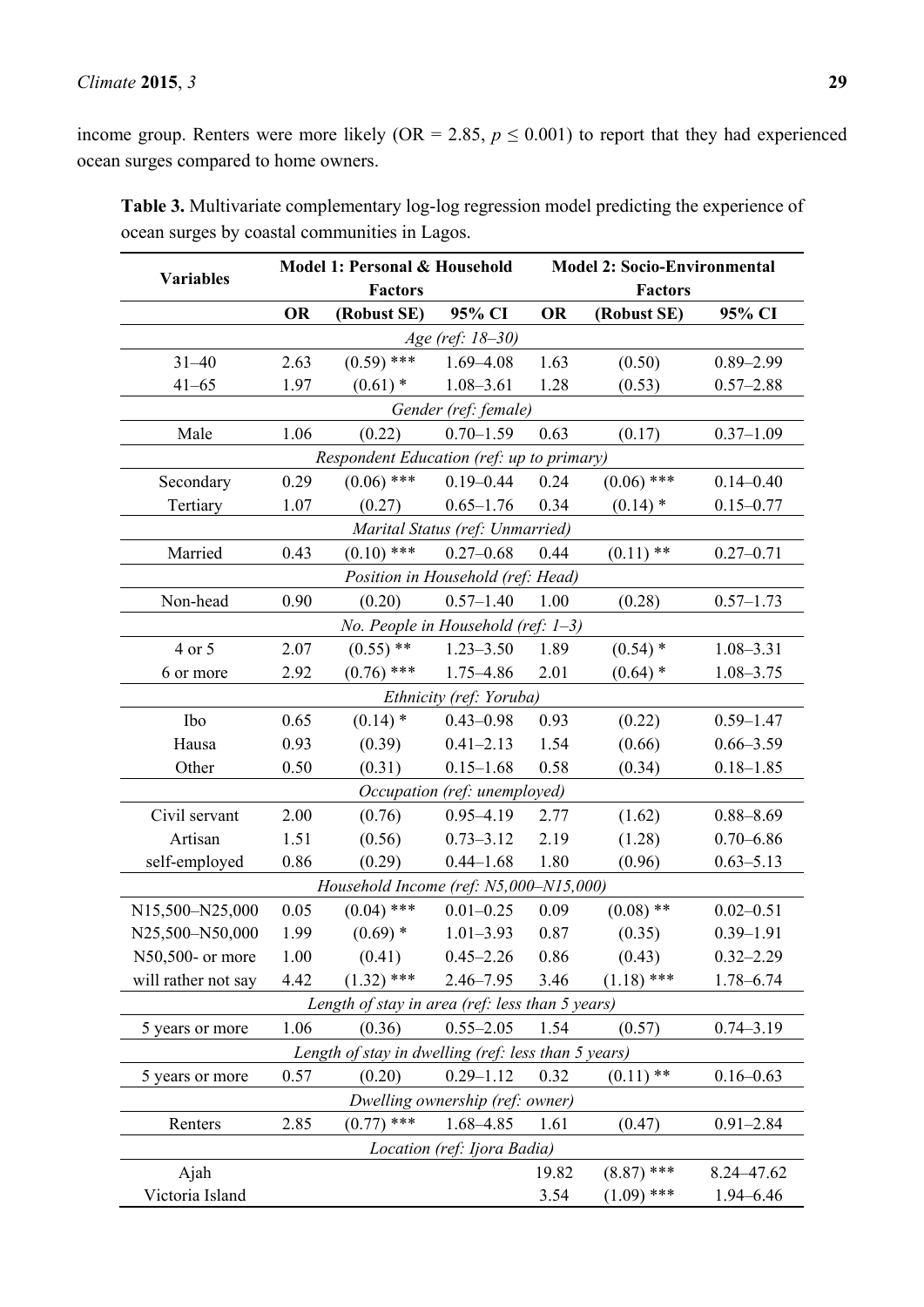| <b>Variables</b>                                           |           | Model 1: Personal & Household<br><b>Factors</b>            | <b>Model 2: Socio-Environmental</b><br><b>Factors</b> |              |               |  |  |
|------------------------------------------------------------|-----------|------------------------------------------------------------|-------------------------------------------------------|--------------|---------------|--|--|
|                                                            | <b>OR</b> | (Robust SE)                                                | <b>OR</b>                                             | (Robust SE)  |               |  |  |
|                                                            |           | Type of housing (ref: wooden shack)                        |                                                       |              |               |  |  |
| wooden on stilts                                           |           |                                                            | 1.02                                                  | (0.42)       | $0.45 - 2.28$ |  |  |
| Concrete                                                   |           |                                                            | 1.79                                                  | (0.67)       | $0.87 - 3.71$ |  |  |
|                                                            |           | Household vulnerability to flood (ref: no)                 |                                                       |              |               |  |  |
| Yes                                                        |           |                                                            | 2.07                                                  | $(0.67)$ *   | $1.09 - 3.92$ |  |  |
| Refused to answer                                          |           |                                                            | 0.14                                                  | $(0.14)$ *   | $0.02 - 0.96$ |  |  |
| Neighbourhood vulnerability to flood (ref: no)             |           |                                                            |                                                       |              |               |  |  |
| Yes                                                        |           |                                                            | 3.42                                                  | $(1.42)$ **  | $1.52 - 7.73$ |  |  |
| Don't know                                                 |           |                                                            | 1.90                                                  | (1.22)       | $0.54 - 6.67$ |  |  |
|                                                            |           | Ever received government assistance due to flood (ref: no) |                                                       |              |               |  |  |
| Yes                                                        |           |                                                            | 0.99                                                  | (0.34)       | $0.50 - 1.95$ |  |  |
|                                                            |           | Access to social housing (ref: no)                         |                                                       |              |               |  |  |
| Yes                                                        |           |                                                            | 1.33                                                  | (0.46)       | $0.67 - 2.63$ |  |  |
|                                                            |           | Access to water services (ref: poor)                       |                                                       |              |               |  |  |
| good water access                                          |           |                                                            | 0.46                                                  | $(0.13)$ **  | $0.27 - 0.79$ |  |  |
| Distance to nearest healthcare facility (ref: 5km or more) |           |                                                            |                                                       |              |               |  |  |
| Less than 5 km                                             |           |                                                            | 0.11                                                  | $(0.05)$ *** | $0.05 - 0.25$ |  |  |
|                                                            |           | * $p < 0.05$ , ** $p < 0.01$ , *** $p < 0.001$ .           |                                                       |              |               |  |  |

**Table 3**. *Cont*.

In model 2, dwelling ownership lost significance whereas length of stay in current dwelling became significant when socio-environmental factors were accounted for. The 325USD income group was no longer a predictor of respondents' experiences of ocean surges in this model. The excess odds for households composed of 4 and 5 individuals reduced by 18% from 2.07 to 1.89. The excess odds for households composed of 6 or more individuals also reduced by 47% from 2.92 to 2.01. Individuals resident in Ajah and Victoria Island were more likely to report that they had experienced ocean surges compared to residents of Ijora Badia (poorest community). The proximity of these two latter areas to the Atlantic Ocean accounts for this observation. Respondents who had access to good water services were less likely to report that they had experienced ocean surges compared to individuals who had poor access to water services. Those who live less than 5km from the nearest health facility were less likely  $(OR = 0.11, p \le 0.001)$  to report that they had experienced ocean surges compared to those who live 5km or more from the nearest health facility. Respondents who indicated that their households were vulnerable to flooding were more likely ( $OR = 2.07$ ,  $p \le 0.05$ ) to report that they had experienced ocean surges compared to those who answered no. Similarly, respondents who indicated that their neighbourhoods were vulnerable to flooding were more likely  $(OR = 3.42, p \le 0.01)$  to have experienced ocean surges compared to those who answered no.

Table 4 shows the multivariate relationship between individual and household level factors and socio-environmental factors on the one hand, and respondents' experiences of flooding on the other hand. In model 1, age, gender, marital status, position in household, household composition, and occupation were not significant predictors of respondents' reported experience of flooding. Unexpectedly, age, length of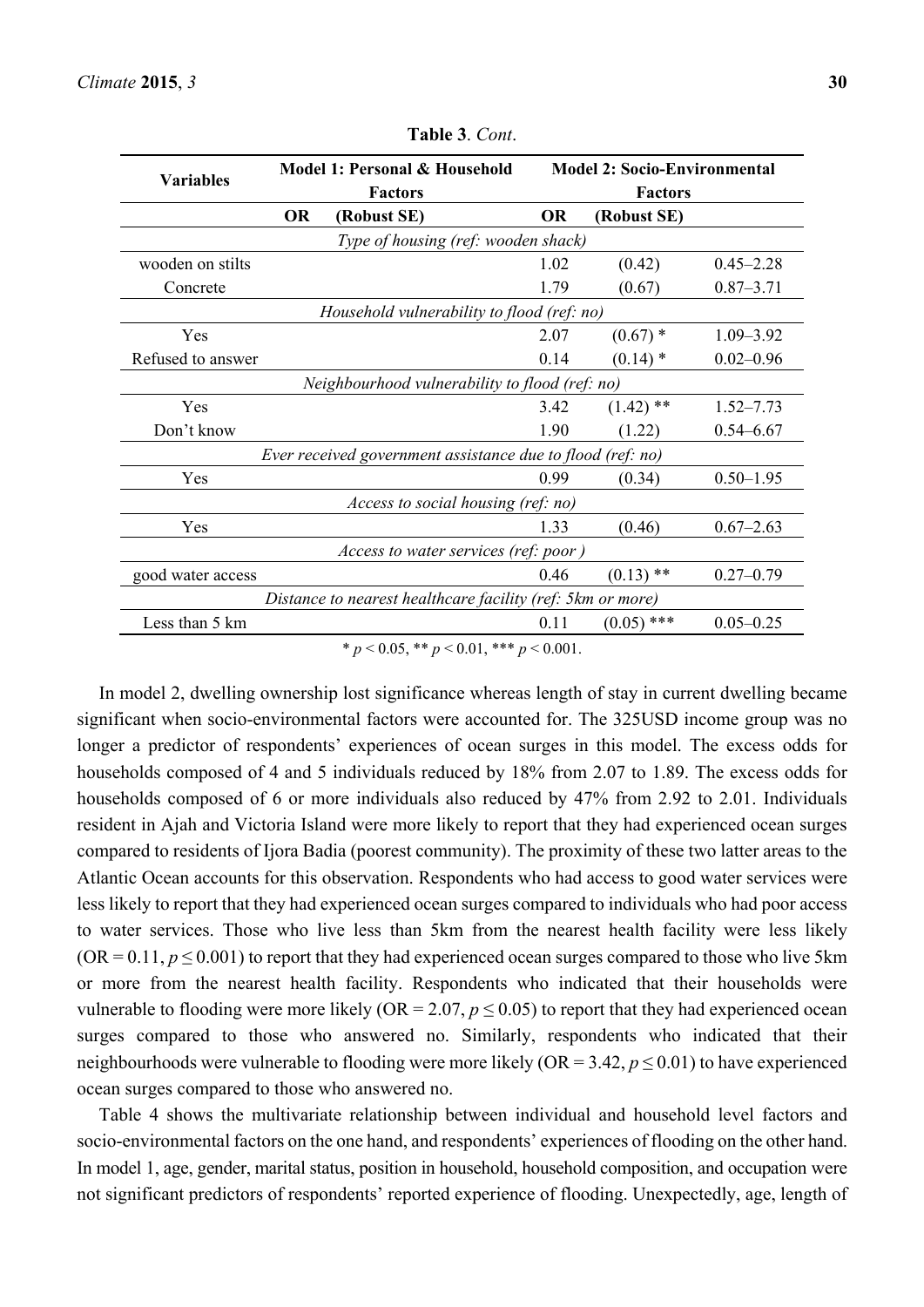stay in current dwelling and length of stay in neighbourhood were also not significant predictors of respondents' reported experiences of flooding in Lagos. However, educational attainment, ethnicity, income, and home ownership were significant predictors of individuals' self-reported experiences of flood events. Individuals who had attained secondary or tertiary education were all less likely to report that they had experienced flood events compared to those who had primary education. Ibos were less likely to have experienced flood events compared to Yorubas probably due to the high number and clustering of Yorubas in Lagos. Individuals who had monthly incomes of up to 160USD were more likely to have experienced flood events compared to individuals in the lowest income group. The two lowest income groups reside in Ijora Badia. This suggests there are heterogeneities in the experience of flooding even within the same community. Also, renters were more likely ( $OR = 2.73$ ,  $p \le 0.001$ ) to report that they had experienced flood events compared to home owners.

|                              | Model 1: Personal & Household   |                                           | <b>Model 2: Socio-Environmental</b>   |           |                |               |  |  |  |
|------------------------------|---------------------------------|-------------------------------------------|---------------------------------------|-----------|----------------|---------------|--|--|--|
| <b>Variables</b>             |                                 | <b>Factors</b>                            |                                       |           | <b>Factors</b> |               |  |  |  |
|                              | <b>OR</b>                       | (Robust SE)                               | 95% CI                                | <b>OR</b> | (Robust SE)    | 95% CI        |  |  |  |
| Age (ref: 18-30)             |                                 |                                           |                                       |           |                |               |  |  |  |
| $31 - 40$                    | 0.87                            | (0.16)                                    | $0.61 - 1.24$                         | 1.27      | (0.39)         | $0.70 - 2.33$ |  |  |  |
| $41 - 65$                    | 1.44                            | (0.39)                                    | $0.85 - 2.44$                         | 3.11      | $(1.23)$ **    | $1.43 - 6.75$ |  |  |  |
|                              |                                 |                                           | Gender (ref: female)                  |           |                |               |  |  |  |
| Male                         | 1.31                            | (0.21)                                    | $0.96 - 1.78$                         | 1.54      | (0.43)         | $0.89 - 2.66$ |  |  |  |
|                              |                                 | Respondent Education (ref: up to primary) |                                       |           |                |               |  |  |  |
| Secondary                    | 0.58                            | $(0.10)$ **                               | $0.42 - 0.81$                         | 0.96      | (0.34)         | $0.48 - 1.92$ |  |  |  |
| Tertiary                     | 0.33                            | $(0.07)$ ***                              | $0.21 - 0.51$                         | 0.64      | (0.25)         | $0.29 - 1.39$ |  |  |  |
|                              | Marital Status (ref: Unmarried) |                                           |                                       |           |                |               |  |  |  |
| Married                      | 1.16                            | (0.20)                                    | $0.83 - 1.62$                         | 1.82      | $(0.52)$ *     | $1.03 - 3.20$ |  |  |  |
|                              |                                 |                                           | Position in Household (ref: Head)     |           |                |               |  |  |  |
| Non-head                     | 0.74                            | (0.11)                                    | $0.55 - 1.00$                         | 0.86      | (0.24)         | $0.50 - 1.49$ |  |  |  |
|                              |                                 |                                           | No. People in Household (ref: $1-3$ ) |           |                |               |  |  |  |
| 4 or 5                       | 0.96                            | (0.18)                                    | $0.67 - 1.39$                         | 1.39      | (0.48)         | $0.71 - 2.72$ |  |  |  |
| 6 or more                    | 0.74                            | (0.12)                                    | $0.54 - 1.03$                         | 0.75      | (0.25)         | $0.39 - 1.44$ |  |  |  |
|                              |                                 |                                           | Ethnicity (ref: Yoruba)               |           |                |               |  |  |  |
| Ibo                          | 0.27                            | $(0.05)$ ***                              | $0.20 - 0.38$                         | 0.31      | $(0.08)$ ***   | $0.20 - 0.50$ |  |  |  |
| Hausa                        | 0.49                            | (0.21)                                    | $0.21 - 1.15$                         | 2.38      | (1.59)         | $0.64 - 8.84$ |  |  |  |
| Other                        | 0.71                            | (0.26)                                    | $0.35 - 1.44$                         | 3.26      | $(1.18)$ **    | $1.61 - 6.61$ |  |  |  |
| Occupation (ref: unemployed) |                                 |                                           |                                       |           |                |               |  |  |  |
| Civil servant                | 0.77                            | (0.19)                                    | $0.47 - 1.25$                         | 0.92      | (0.36)         | $0.43 - 2.00$ |  |  |  |
| Artisan                      | 0.75                            | (0.20)                                    | $0.45 - 1.26$                         | 0.90      | (0.38)         | $0.39 - 2.07$ |  |  |  |
| self-employed                | 1.09                            | (0.25)                                    | $0.69 - 1.71$                         | 0.59      | (0.23)         | $0.28 - 1.27$ |  |  |  |

**Table 4.** Multivariate complementary log-log regression model predicting the experience of flooding by coastal communities in Lagos.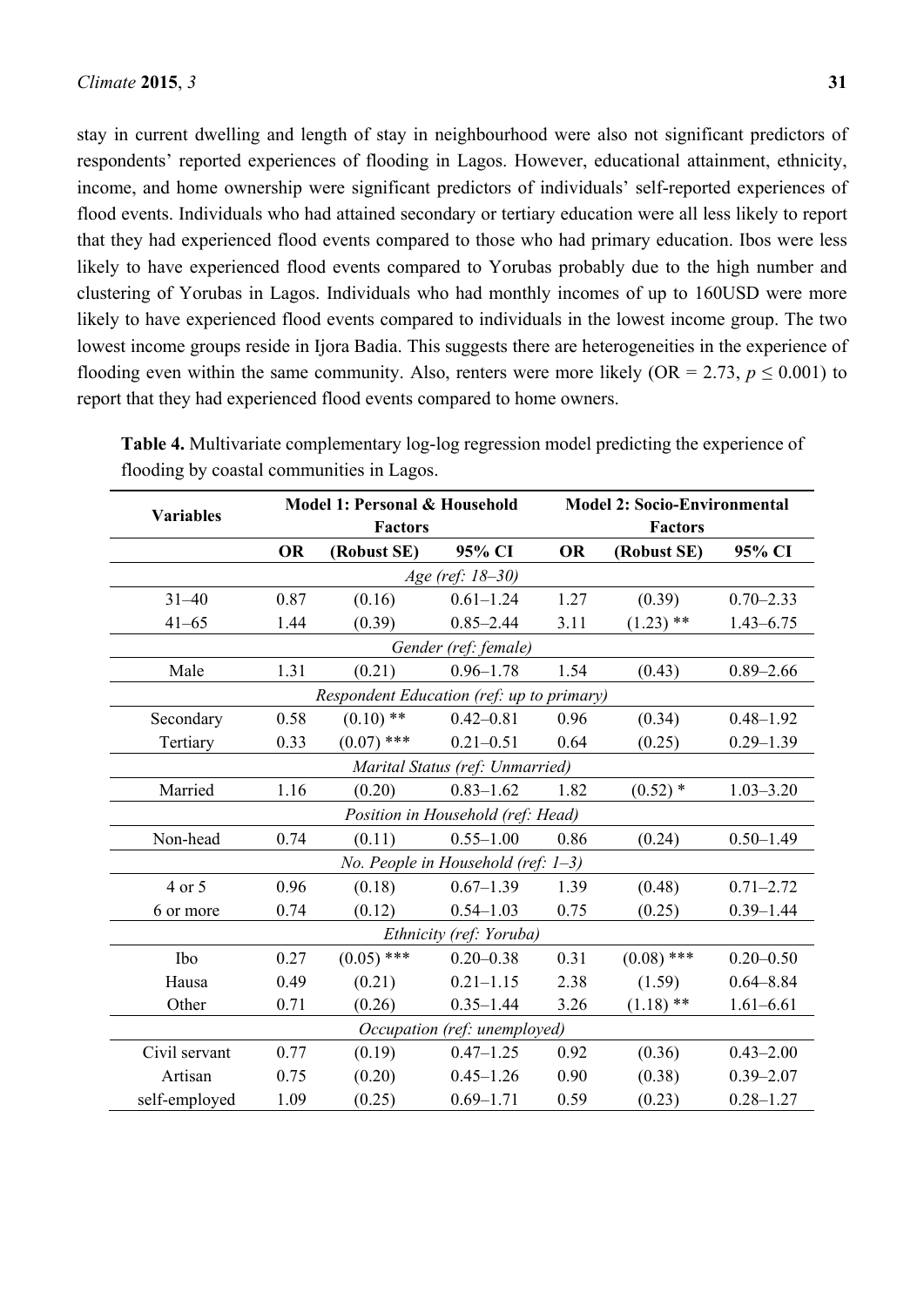| <b>Variables</b>                       | Model 1: Personal & Household |                                                            | <b>Model 2: Socio-Environmental</b>  |           |                |                |  |  |
|----------------------------------------|-------------------------------|------------------------------------------------------------|--------------------------------------|-----------|----------------|----------------|--|--|
|                                        |                               | <b>Factors</b>                                             |                                      |           | <b>Factors</b> |                |  |  |
|                                        | <b>OR</b>                     | (Robust SE)                                                |                                      | <b>OR</b> | (Robust SE)    |                |  |  |
| Household Income (ref: N5,000-N15,000) |                               |                                                            |                                      |           |                |                |  |  |
| N15,500-N25,000                        | 9.48                          | $(1.48)$ ***                                               | 6.99-12.86                           | 20.04     | $(6.67)$ ***   | 10.44-38.48    |  |  |
| N25,500-N50,000                        | 1.16                          | (0.22)                                                     | $0.79 - 1.68$                        | 1.12      | (0.33)         | $0.63 - 2.00$  |  |  |
| N50,500- or more                       | 1.13                          | (0.28)                                                     | $0.69 - 1.85$                        | 2.44      | $(0.89)$ *     | $1.19 - 5.00$  |  |  |
| will rather not say                    | 0.71                          | $(0.11)$ *                                                 | $0.52 - 0.97$                        | 1.04      | (0.28)         | $0.62 - 1.75$  |  |  |
|                                        |                               | Length of stay in area (ref: less than 5 years)            |                                      |           |                |                |  |  |
| 5 years or more                        | 0.54                          | (0.21)                                                     | $0.25 - 1.16$                        | 0.68      | (0.37)         | $0.23 - 1.98$  |  |  |
|                                        |                               | Length of stay in dwelling (ref: less than 5 years)        |                                      |           |                |                |  |  |
| 5 years or more                        | 1.88                          | (0.74)                                                     | $0.87 - 4.07$                        | 1.12      | (0.62)         | $0.38 - 3.30$  |  |  |
|                                        |                               |                                                            | Dwelling ownership (ref: owner)      |           |                |                |  |  |
| Renters                                | 2.73                          | $(0.48)$ ***                                               | 1.94-3.86                            | 2.73      | $(0.76)$ ***   | 1.59-4.70      |  |  |
|                                        |                               |                                                            | Location (ref: Ijora Badia)          |           |                |                |  |  |
| Ajah                                   |                               |                                                            |                                      | 0.22      | $(0.08)$ ***   | $0.11 - 0.44$  |  |  |
| Victoria Island                        |                               |                                                            |                                      | 0.18      | $(0.07)$ ***   | $0.08 - 0.39$  |  |  |
|                                        |                               |                                                            | Type of housing (ref: wooden shack)  |           |                |                |  |  |
| wooden on stilts                       |                               |                                                            |                                      | 0.44      | $(0.08)$ ***   | $0.30 - 0.64$  |  |  |
| Concrete                               |                               |                                                            |                                      | 0.03      | $(0.01)$ ***   | $0.02 - 0.06$  |  |  |
|                                        |                               | Household vulnerability to flood (ref: no)                 |                                      |           |                |                |  |  |
| Yes                                    |                               |                                                            |                                      | 2.43      | $(0.67)$ **    | $1.42 - 4.19$  |  |  |
| Refused to answer                      |                               |                                                            |                                      | 1.76      | (1.07)         | $0.54 - 5.79$  |  |  |
|                                        |                               | Neighbourhood vulnerability to flood (ref: no)             |                                      |           |                |                |  |  |
| Yes                                    |                               |                                                            |                                      | 3.46      | $(0.93)$ ***   | $2.04 - 5.85$  |  |  |
| Don't know                             |                               |                                                            |                                      | 4.27      | $(1.91)$ **    | $1.77 - 10.26$ |  |  |
|                                        |                               | Ever received government assistance due to flood (ref: no) |                                      |           |                |                |  |  |
| Yes                                    |                               |                                                            |                                      | 0.51      | $(0.14)$ *     | $0.30 - 0.87$  |  |  |
|                                        |                               |                                                            | Access to social housing (ref: no)   |           |                |                |  |  |
| Yes                                    |                               |                                                            |                                      | 1.46      | (0.47)         | $0.77 - 2.75$  |  |  |
|                                        |                               |                                                            | Access to water services (ref: poor) |           |                |                |  |  |
| good water access                      |                               |                                                            |                                      | 0.91      | (0.27)         | $0.51 - 1.61$  |  |  |
|                                        |                               | Distance to nearest healthcare facility (ref: 5km or more) |                                      |           |                |                |  |  |
| Less than 5 km                         |                               |                                                            |                                      | 0.91      | (0.22)         | $0.56 - 1.47$  |  |  |
|                                        |                               |                                                            |                                      |           |                |                |  |  |

**Table 4**. *Cont*.

 $* p < 0.05, ** p < 0.01, ** p < 0.001.$ 

In model 2, age, gender, marital status and household composition became statistically significant when socio-environmental factors were accounted for. However, length of stay in the neighbourhood was still not a significant predictor of experience of flood events by residents. After controlling for socio-environmental factors, education was no longer a predictor of residents' reported experiences of flooding. The excess odds for home ownership as a predictor of experience of flood events remained unchanged. As shown in the model, residents of Ajah and Victoria Island were less likely to have experienced flooding compared to their counterparts in Ijora Badia. Also, individuals who lived in wooden stilts and concrete houses were less likely to have experienced flooding compared to their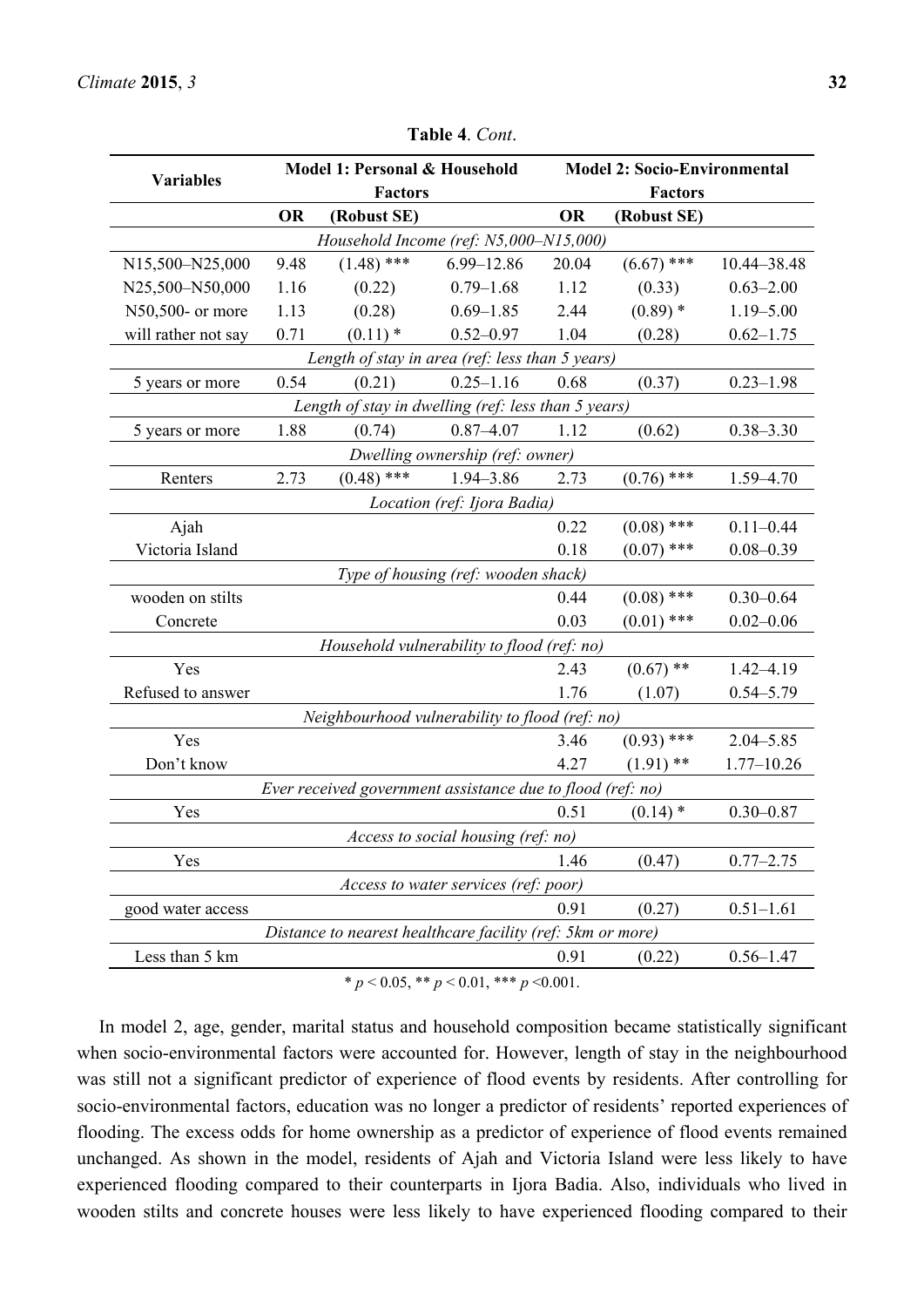counterparts who resided in wooden shacks on ground. Interestingly, individuals who had received government assistance were less likely than not to have experienced flooding. Such social assistance may have the effect of reducing losses experienced during flooding thereby accounting for recipients' limited report about the experience of flood. An alternate explanation could be that social assistance on flooding in Lagos is often misdirected to aid certain groups who may not necessarily be the most vulnerable.

#### **6. Discussion**

The central aim of this research was to understand and quantify the personal and socio-environmental determinants of the experience of flood events, ocean surges and changing rainfall patterns by residents in Lagos, Nigeria. An analysis of compositional and contextual factors has shown that there are areas (communities) where high levels of flooding tend to be clustered and that this is not fully explained by the individual characteristics of the people of whom the community is composed. For instance, on the basis of geographical location alone, one would expect higher levels of vulnerability and higher perception in Victoria Island due to proximity to the ocean and lagoon. However, our findings indicate that Ijora Badia is much more vulnerable because of the nature of the built environment which is characterized by the lack of drainage systems, substandard housing quality and poor waste disposal practices. These findings are consistent with the work of [55]. This study, thus, underscores the importance and complex nature of the interaction between individual and socio-environmental determinants in shaping climate change experiences, risk of hazard, and vulnerability of individuals and households across neighbourhoods and communities. In some cases, buildings were located in hazard prone areas within the three communities. In fact, every two out of three respondents indicated that their current dwelling was prone to flooding and every four out of five respondents indicated that their residential neighborhood was prone to flooding. This is probably because of the topography of the city and the quality of housing in the neighbourhoods. We observed differential experience of flooding by dwelling ownership. Most homeowners live on upper levels of storey buildings while renters who tend to experience more flooding occupy the lower sections which may be susceptible to flooding. A disproportionate number of such cases were in the poorest community; that is, Ijora Badia. Unexpectedly, individuals who had received government assistance due to flooding were less likely to report that they had experienced flood events, thus suggesting politically-motivated disaster relief. It appears that government assistance reduces perceptions of vulnerability which in essence demonstrates the complex interplay of economic conditions, electoral politics, and moral hazard in shaping the ways in which politicians allocate, or fail to allocate, resources in light of natural disasters [59]. Clearly, this issue shapes people's perception and experience of disaster impacts.

Since residents in Ijora Badia were often victims of forcible evictions in connection with development projects [55], one can deduce that broader structural issues and development policies also play a major role in increasing vulnerability to climate and other environmental hazards. This focus on the social production of vulnerability points to economic and political determinants of unequal exposure to climatic risks including structural barriers preventing people from living safer lives [60]. This is a direct response to blame-the-victim lifestyle notions, which draw attention to individual responsibility to choose socalled less risky environments in order to cope better with climatic risk [61].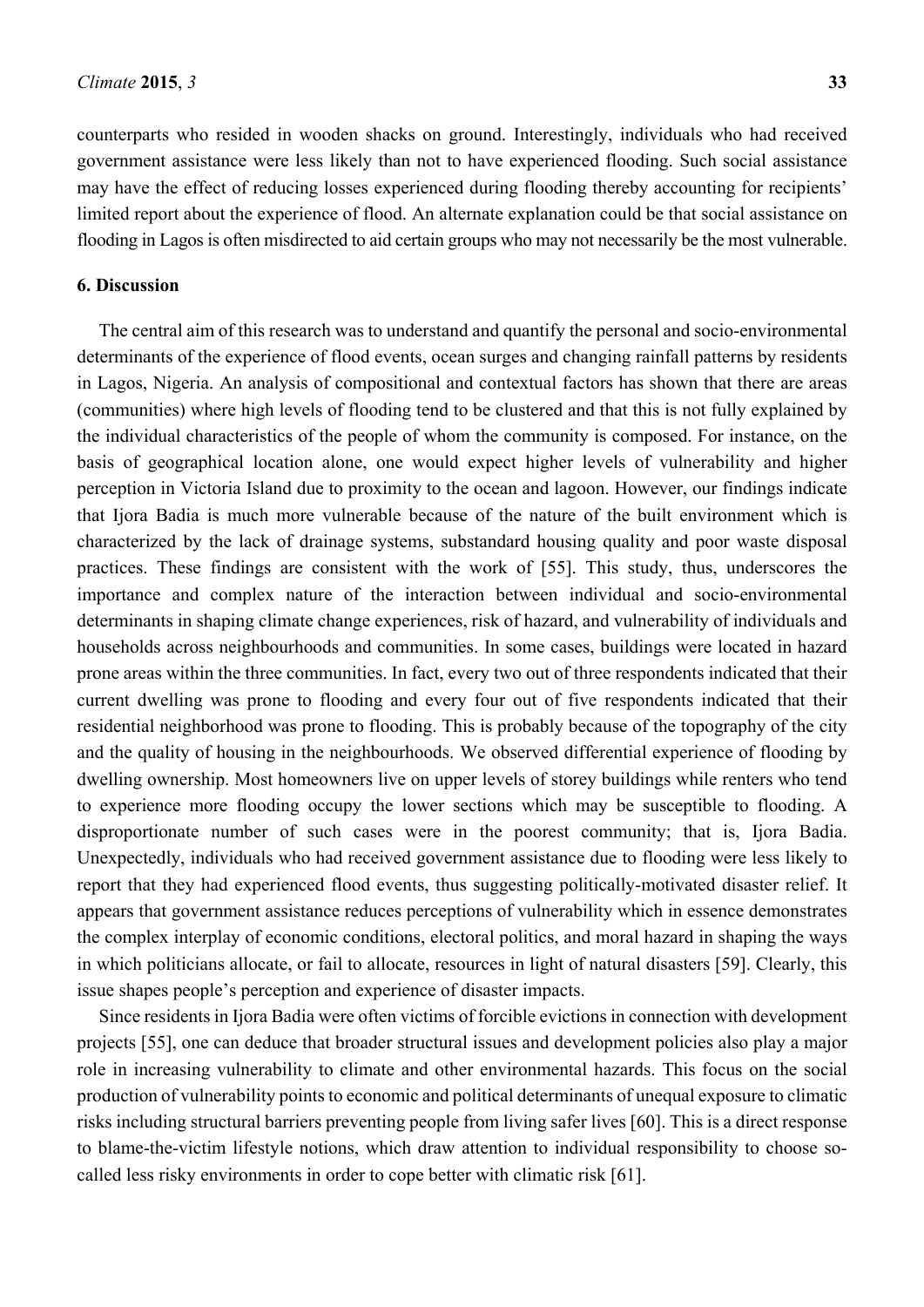By focusing on the relationship between the social environment and residents' perception of flooding, ocean surges and rainfall patterns, we make contributions to a nuanced understanding of three distinct but closely related social phenomena. First is that neighbourhood characteristics are more than the sum of the individuals living in them [62]. For this reason, neighbourhoods exhibit a patterned regularity of vulnerability rates over time even though individuals come and go. Second, there are features of neighbourhoods that strengthen or weaken social support and social cohesion [55], and these have important implications for the wellbeing of residents in those neighbourhoods [63]. Third, as evidenced in this study, the social characteristics of a neighbourhood are not simply a result of geographic location but rather influenced by socioeconomic status of residents, available public services and infrastructure, social behaviour, and governance policy. In essence, the vulnerability associated with the experience of climate events at the individual and population levels are shaped by the interaction of multifaceted factors which have both local and broader structural origins. Perhaps, the most important contributory factors to vulnerability at the population level result from substantial changes in society linked to population increases, urbanization, economic fluctuations and infrastructural deficits which alter the adaptive capacity of communities [28,64]. For instance, population growth in Lagos underpins the use of marginal lands and wetland areas as human settlements [36,64]. These societal changes create fragile environments which foster physical vulnerability at the individual, household and community levels.

A dynamic interaction between individual income, housing quality, and length of stay in dwelling, community characteristics, and broader structural barriers in producing vulnerability were evident in this study. Residents in Ajah were more likely to have experienced changes in rainfall patterns compared to residents in Ijora Badia; the poorest community, this perhaps may be due to patterns of convectional rainfall in Lagos. Also, individuals in Ajah and Victoria Island (the richest community) were more likely to have experienced ocean surges compared to residents of Ijora Badia, because of their proximity to the Atlantic Ocean. Individuals who lived for more than 5 years in their current dwelling were less likely to report having experienced changes in rainfall patterns compared to their counterparts who lived in their dwelling for less than 5 years. We suggest that residents who have lived longer in their current home were accustomed to the changes and hardly problematized the changes in rainfall patterns unlike their more recent counterparts.

We found that neither the compositional nor contextual factors alone were sufficient to completely explain residents' experiences of a particular climatic event. In fact, both dimensions simultaneously contribute to the explanation, although not proportionally so. This was evidenced in the higher odds when socio-environmental factors were considered in addition to individual-level factors in explaining the experiences of climatic events by residents. Regarding residents' experiences of changing rainfall patterns and ocean surges; individual and socio-environmental factors were not different in terms of strength of prediction. However, in terms of the residents' experience of flood events, we found socio-environmental factors were stronger predictors than individual-level variables. It is reported elsewhere that individual-level variables interact with environmental variables in predicting outcomes such as vulnerability [61,65,66]. In certain studies, after individual economic variables were added to the models, environmental characteristics were no longer predictive of the outcome [67,68]. Our study predicting residents' climate experiences, however, is inconsistent with this observation, as the socio-environmental factors increased the excess odds of the experiences of climate hazards.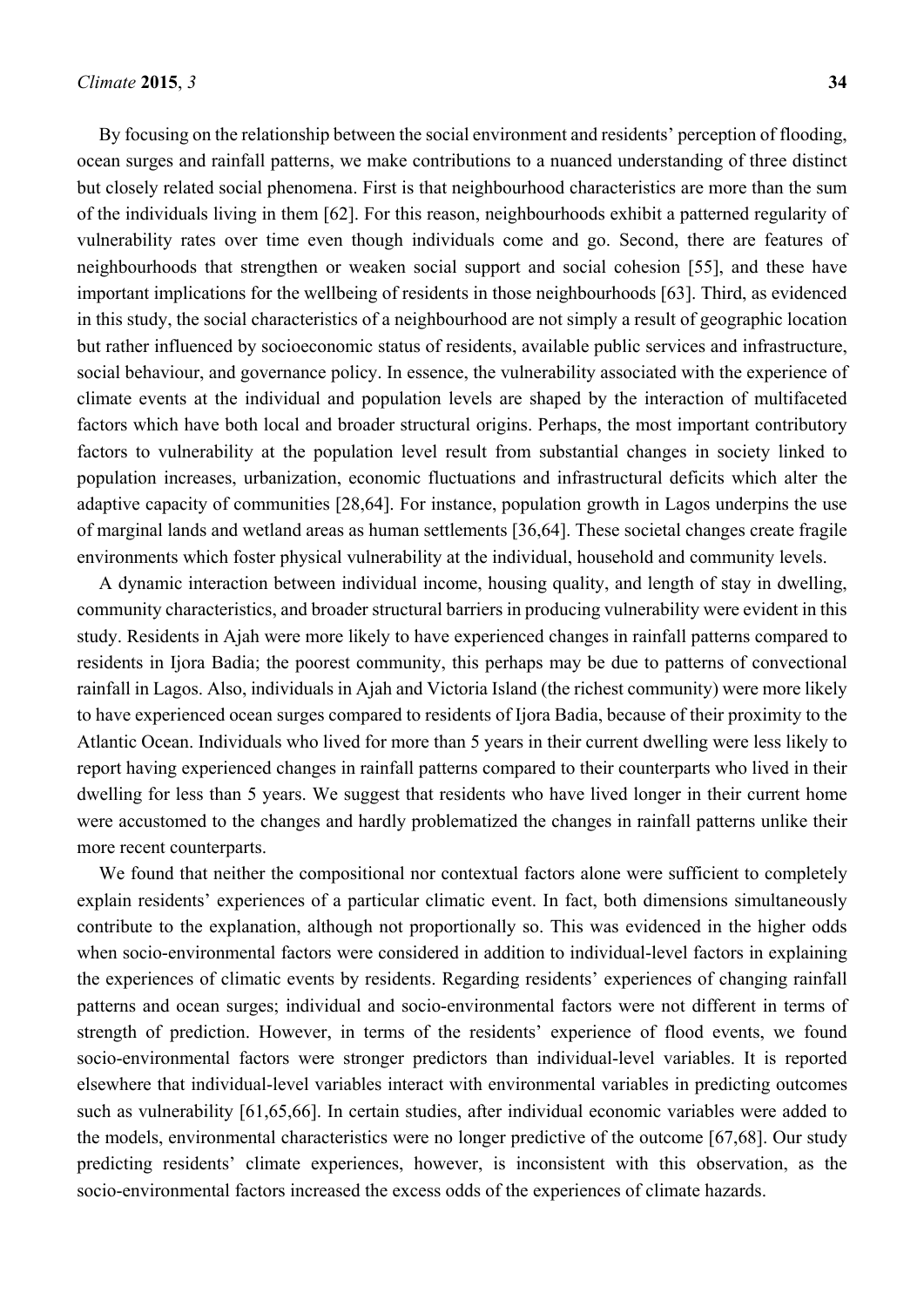A number of socio-environmental factors remain salient for poor communities when dealing with climatic events. Some respondents (63%) indicated that they had to walk more than 5 km to access public healthcare services. A disproportionate number of such individuals were resident in the poorest community of Ijora Badia. Furthermore, those who indicated poor access to water services were densely populated in the same area. It is argued that the risks associated with good or bad health are not evenly distributed throughout a population which is defined by geographical boundaries or some other common characteristic, for example, neighbourhood environment [69–71]. Such health-related risks feed into inequalities and vulnerabilities, which eventually manifest differentially in various neighbourhoods in a community [60]. This brings to the fore the need to examine the role of place in hazard vulnerability research [50]. It presents the difficulty of disentangling the individual-level (compositional) and neighbourhood/community level (contextual) influences on outcomes of climate-related events. As argued by MacIntyre *et al.* [72] in the context of variations in health outcomes, it is possible that variations in climate change perceptions may also be due in large part to compositional effects, whereby particular types of people who are at a high risk for disasters are found to be clustered within particular places. For instance, in this study, we found that a high proportion of low income earners were clustered in Ijora Badia. Also, variation in climate-related outcomes (e.g., experience of flood events) may, in part, be due to a particular characteristic or feature of the social (e.g., poverty and low coping capacity) or physical and built environment (degraded/water logged land and poor housing) that is putting a population at a higher risk of impacts. For instance, we found that a disproportionately higher number of residents in Ijora Badia live in wooden shacks compared to Victoria Island (the richest community) where residents live in concrete storey buildings. More so, Ijora Badia respondents exhibit a high level of overall vulnerability resulting from their compositional and contextual circumstances. These findings suggest that poor areas may have a leveling effect; that is, life in a poverty-stricken and environmentally degraded area may overwhelm other important factors. For example, ethnicity and personal income were not as significant in Ijora Badia as they were in more affluent areas. This observation is consistent with the findings of Crandall and Weber [73], Chowdhury *et al.* [74], and Yen and Kaplan [75].

Various possible reasons could also be posited for the relatively strong differences in exposure to flood events between more and less deprived people living in relatively affluent neighbourhoods such as Victoria Island and Ajah. The effect may be a statistical one, resulting from more extreme differences in wealth between individuals in more affluent neighbourhoods, so that stronger socio-economic inequality is reflected in clearer differences in exposure to flooding and ocean surges. One possibility is that individuals with low deprivation scores in more affluent neighbourhoods are in fact affluent and that the deprivation score is not adequately representing the difference between the very rich individuals and deprived people. Another effect may be a socioeconomic one, in that the impact of a given level of poverty is greater for an individual living in a generally more affluent neighbourhood; perhaps because a sense of relative deprivation is more acute and has a more severe impact on psychological state of the individual and because community support for deprived minorities is less in affluent neighbourhoods, or perhaps because the cost of achieving a reasonable standard of living is greater so that the poor suffer particularly marked material hardship in predominantly wealthy neighbourhoods.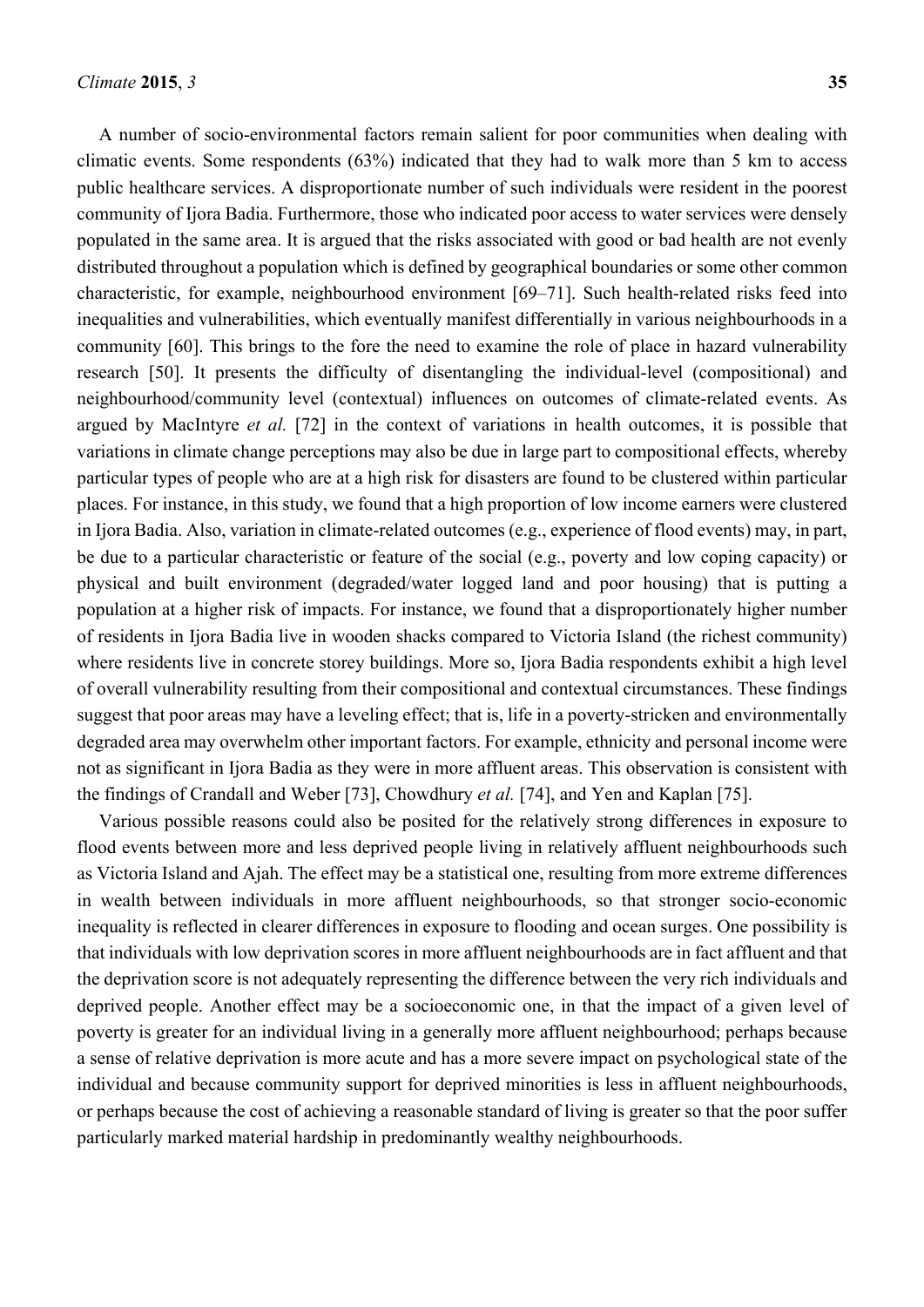#### **7. Conclusions**

The study presented in this paper fundamentally examines whether perceptions of exposure to climatic events and variability can be linked to *contextual variables*; that is, the characteristics of a residential neighborhood or place (e.g., the degree of segregation, housing quality, social support, or environmental factors for specific spatial areas) as well as population *compositional* variables, that is, characteristics of the population living in a specific area (e.g., income, ethnicity, or educational level for a specific population). In doing so, our analyses have not only identified characteristics of specific populations at risk, but we have also outlined the geographic areas where disparities occur. This study has shown that regardless of their individual characteristics, residents in more socio-environmentally disadvantaged neighbourhoods report having experienced more flood events. We hypothesize a number of mechanisms by which socio-environmental factors might influence differential experience of climatic events for residents in disadvantaged neighbourhoods. First, the biophysical characteristics of the environment (if it is low-lying and prone to water-logging) may be important. Second, the effect of the domestic policy environment and its connection with housing provision in the local area may also have an impact. For instance, the physical design (wooden shack, wooden on stilts and concrete) and housing conditions (availability of sanitation, refuse disposal, and on-site drainage) may render poorer residents vulnerable to flood events. Third, the provision of services including water, health care, and educational status as well as socio-cultural features of neighbourhoods and the reputation of an area which may affect adaptive capacity are important [55]. Our findings are therefore pertinent to community disaster-risk reduction and climate change adaptation, which aim to reduce inequalities in climate exposures and risks by improving the urban environment and socio-environmental conditions of the poorest members of society. In areas where vulnerability levels are generally high, it may be necessary to take action at the scale of whole communities, as well as for deprived individuals within those communities. Our findings indicate that the most significant factors that culminate in vulnerability are nested and relate to individual characteristics, place-based elements, and broader socio-environmental, economic and political factors. High levels of poverty, marginalization and politically-motivated disaster relief in communities determine differential vulnerability between people in different geographic regions. This, in turn, shapes individual perceptions of vulnerability to climate-related hazards. Addressing these factors requires redesigning the social and structural relationships in urban societies to allow for greater inclusion and support for low-income populations living in environmentally precarious areas. Most dominant disaster risk reduction strategies over time have proven to be less effective because they do not take into account the perceptions and situations of individuals at risk from climate-related hazards and do not address the daily realities of people and their socio-environmental contexts. This study deviates from the norm by accounting for perceptions as well as experiences of people, and it concludes that certain sub-populations, as well as residential clusters or "hot spots" in Lagos, require a greater voice in urban planning and management and greater institutional support and infrastructural investments that can aid disaster risk reduction and bolster adaptation to the changing climate and its extremities.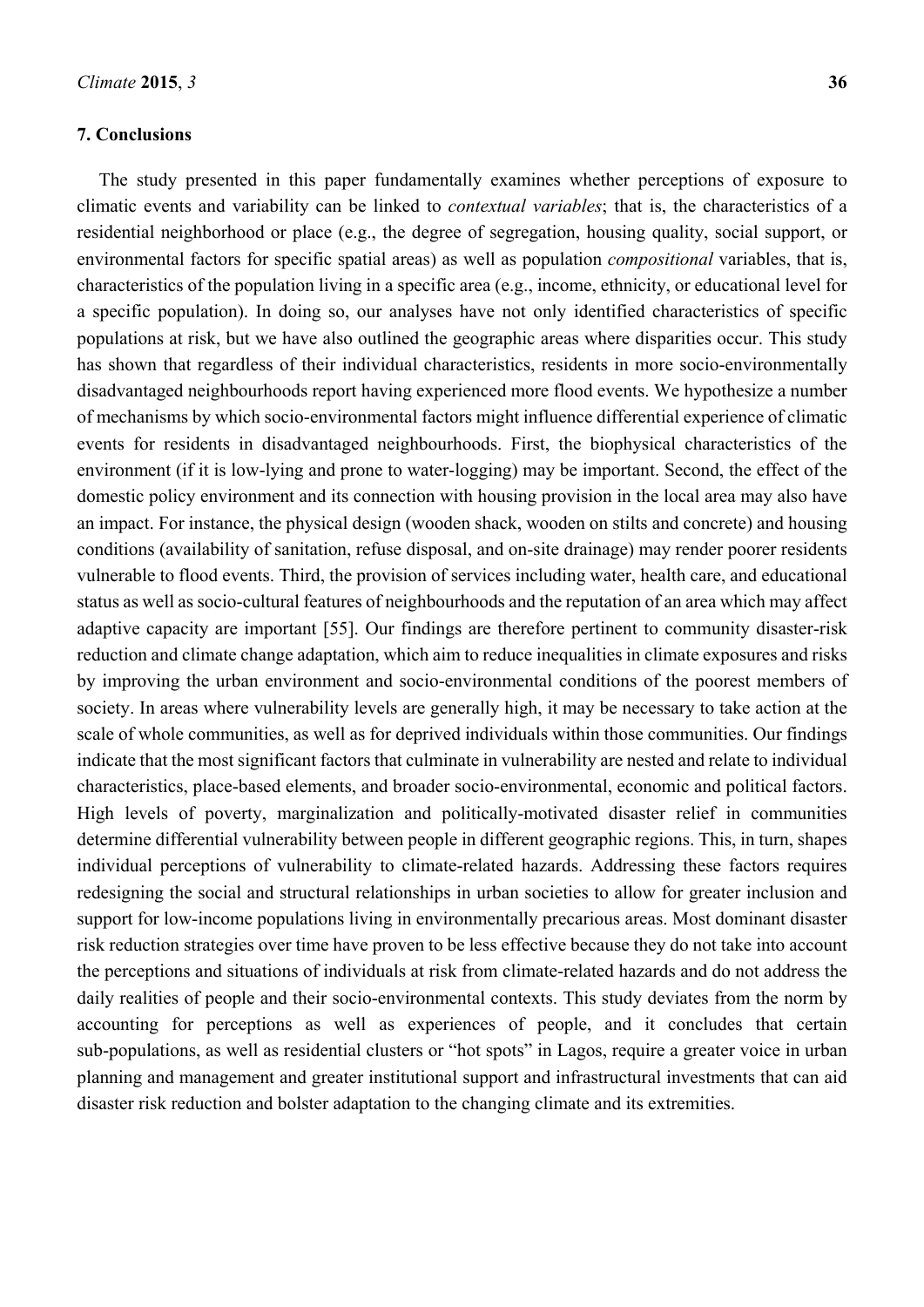#### **Acknowledgments**

We acknowledge research funding from the Coastal Cities at Risk (CCaR) project, which is part of the International Research Initiative on Adaptation to Climate Change (IRIACC).

#### **Author Contributions**

Idowu Ajibade and Gordon McBean were involved in the conception and design of the study. Idowu Ajibade was involved in acquisition of data. Idowu Ajibade, Frederick Ato Armah, Vincent Kuuire, Isaac Luginaah and Gordon McBean were involved in analysis and interpretation of data. Idowu Ajibade, Frederick Ato Armah, Vincent Kuuire, Isaac Luginaah and Gordon McBean were involved in drafting the article or revising it critically for important intellectual content. Idowu Ajibade, Frederick Ato Armah, Vincent Kuuire, Isaac Luginaah and Gordon McBean were involved in final approval of the version to be published.

#### **Conflicts of Interest**

The authors declare no conflicts of interest.

#### **References**

- 1. Benson, C.; Clay, E.J. *Understanding the Economic and Financial Impacts of Natural Disasters*; Disaster Risk Management Series No. 4; World Bank Publications: Washington, DC, USA, 2004.
- 2. Eriksen, S.H.; Brown, K.; Kelly, P.M. The dynamics of vulnerability: Locating coping strategies in Kenya and Tanzania. *Geogr. J.* **2005**, *171*, 287–305.
- 3. Intergovernmental Panel on Climate Change (IPCC). Summary for policymakers. In *Managing the Risks of Extreme Events and Disasters to Advance Climate Change Adaptation*; A Special Report of Working Groups I and II of the Intergovernmental Panel on Climate Change; Cambridge University Press: Cambridge, UK; New York, NY, USA, 2012.
- 4. Klein, R.J.T.; Nicholls, R.J.; Thomalla, F. The resilience of coastal megacities to weather-related hazards. In *Building Safer Cities: The Future of Disaster Risk*; Kreimer, A., Arnold, M., Carlin, A., Eds.; The World Bank Disaster Management Facility: Washington, DC, USA, 2002; pp. 101–120.
- 5. Moreno, E.L.; Oyeyinka, O.; Mboup, G.; Sampath, P.; Zanetta, C.; Kothari, M.; Shivani C.; Williams, C. *State of the World's Cities 2010/2011—Cities for All: Bridging the Urban Divide*; Earthscan: London, UK, 2010.
- 6. Thomson, M.C.; Doblas-Reyes, F.J.; Mason, S.J.; Hagedorn, R.; Connor, S.J.; Phindela, T.; Morse, A.P.; Palmer, T.N. Malaria early warnings based on seasonal climate forecasts from multi-model ensembles. *Nature* **2006**, *439*, 576–579.
- 7. Hewawasam, I. *Managing the Marine and Coastal Environment of Sub-Saharan Africa: Strategic Directions for Sustainable Development*; World Bank: Washington, DC, USA, 2002; p. 57.
- 8. Nicholls, R.J. Coastal flooding and wetland loss in the 21st century: Changes under the SRES climate and socio-economic scenarios. *Glob. Environ. Chang.* **2004**, *14*, 69–86.
- 9. McMichael, A.J.; Woodruff, R.E.; Hales, S. Climate change and human health: Present and future risks. *Lancet* **2006**, *367*, 859–869.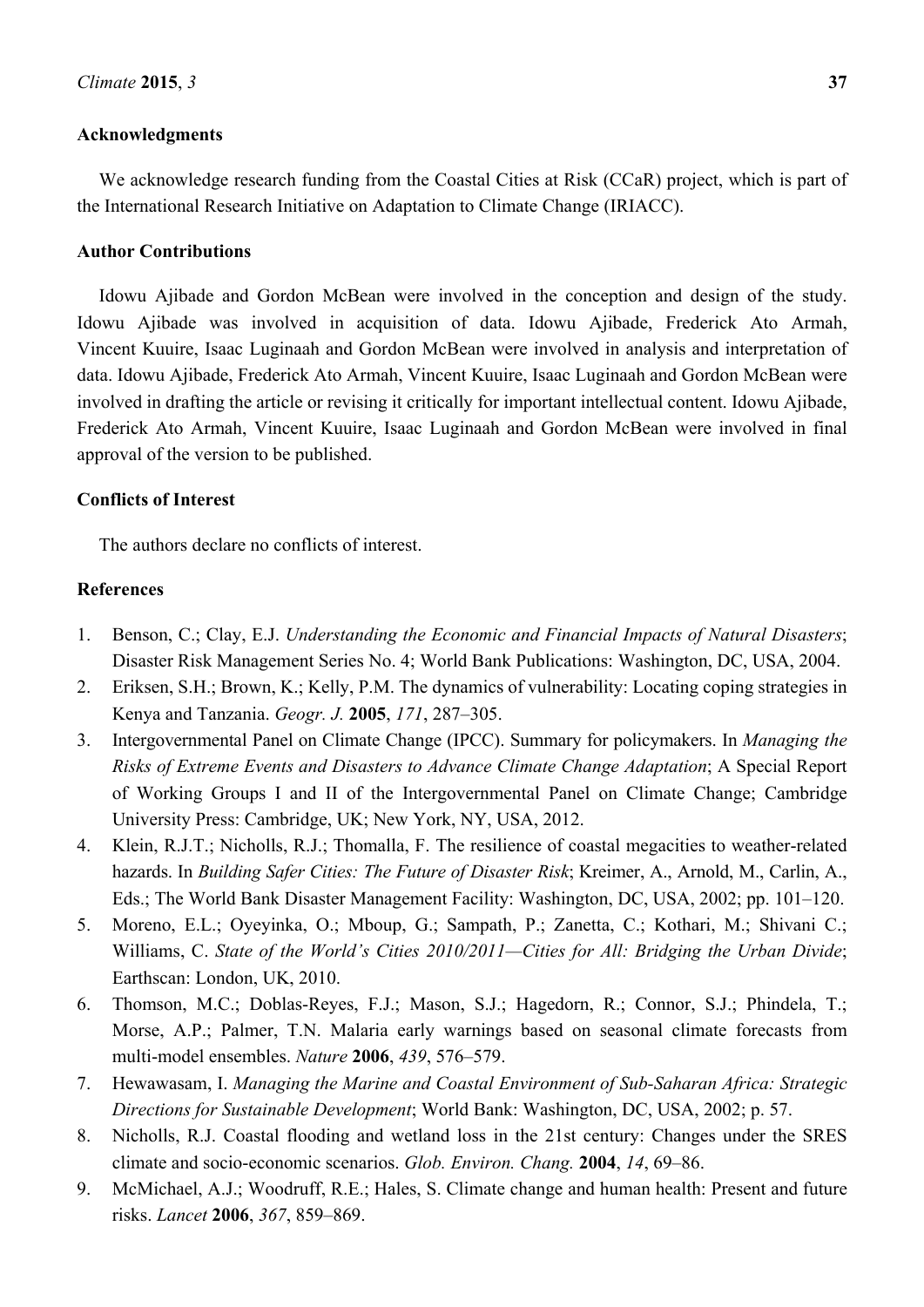- 10. Few, R.; Ahern, M.; Matthies, F.; Kovats, S. *Floods, Health and Climate Change: A Strategic Review*; Working Paper 63; Tyndall Centre for Climate Change Research, University of East Anglia: Norwich, UK, 2004; p. 138.
- 11. Boko, M.; Niang, I.; Nyong, A.; Vogel, C.; Githeko, A.; Medany, M.; Osman-Elasha, B.; Tabo, R.; Yanda, P. *Impacts, adaptation and vulnerability*; Contribution of Working Group II to the Fourth Assessment Report of the Intergovernmental Panel on Climate Change; Parry, M.L., Canziani, O.F., Palutikof, J.P., Van der Linden, P.J., Hanson, C.E., Eds.; Cambridge University Press: Cambridge, UK, 2007; pp. 433–467.
- 12. Piguet, E. Linking climate change, environmental degradation and migration: A methodological overview. *Wiley Interdiscip. Rev. Clim. Chang.* **2010**, *1*, 517–524.
- 13. Odjugo P.A.O. Quantifying the cost of climate change impact in Nigeria: Emphasis on wind and rainstorms. *J. Hum. Ecol.* **2009**, *28*, 93–101.
- 14. Coe, M.; Foley, J.A. Human and natural impacts on the water resources of the Lake Chad Basin. *J. Geophys. Res.* **2001**, *106*, 3349–3356.
- 15. Adejuwon, J.O. Food crop production in Nigeria. II: Potential effects of climate change. *Clim. Res.* **2006**, *32*, 229–245.
- 16. Odjugo, P.A.O. General overview of climate change impacts in Nigeria. *J. Hum. Ecol.* **2010**, *29*, 47–55.
- 17. Odjugo, P.A.O. An analysis of rainfall pattern in Nigeria. *Glob. J. Environ. Sci.* **2005**, *4*, 139–145.
- 18. Wheeler, D. *Quantifying Vulnerability to Climate Change: Implications for Adaptation Assistance*; Center for Global Development: Washington, DC, USA, 2011.
- 19. Treichel, V. *Putting Nigeria to Work: A Strategy for Employment and Growth*; World Bank: Washington, DC, USA, 2010.
- 20. UK Department of International Development (DFID/ERM). *Impact of Climate Change on Nigeria's Economy*; DFID: Abuja, Nigeria, 2009.
- 21. Blennow, K.; Persson, J.; Tome, M.; Hanewinkel, M. Climate change: Believing and seeing implies adapting. *PLoS One* **2012**, *7*, e50182.
- 22. Leiserowitz, A. Climate change risk perception and policy preferences: the role of affect, imagery, and values. *Clim. Chang.* **2006**, *77*, 45–72.
- 23. Blennow, K.; Persson, J. Climate change: Motivation for taking measure to adapt. *Glob. Environ. Chang.* **2009**, *19*, 100–104.
- 24. Weber, E. What shapes perceptions of climate change? *Wiley Interdiscip. Rev. Clim. Chang.* **2010**, *1*, 332–342.
- 25. Spence, A.; Poortinga, W.; Butler, C.; Pidgeon, N.F. Perceptions of climate change and willingness to save energy related to flood experience. *Nat. Clim. Chang.* **2011**, *1*, 46–49.
- 26. Weber, E. Experience-based and description-based perceptions of long term risk: Why global warming does not scare us (yet). *Clim. Chang.* **2006**, *77*, 103–120.
- 27. Leiserowitz, A.; Maibach, E.; Roser-Renouf, C.; Hmielowski, J.D. Extreme Weather, Climate & Preparedness in the American Mind. Available online: http:// environment.yale.edu/climate/files/ Extreme-Weather-Climate-Preparedness.pdf. (accessed on 28 August 2013).
- 28. Costello, A.; Abbas, M.; Allen, A.; Ball, S.; Bell, S.; Bellamy, R.; Patterson, C. Managing the health effects of climate change. *Lancet* **2009**, *373*, 1693–1733.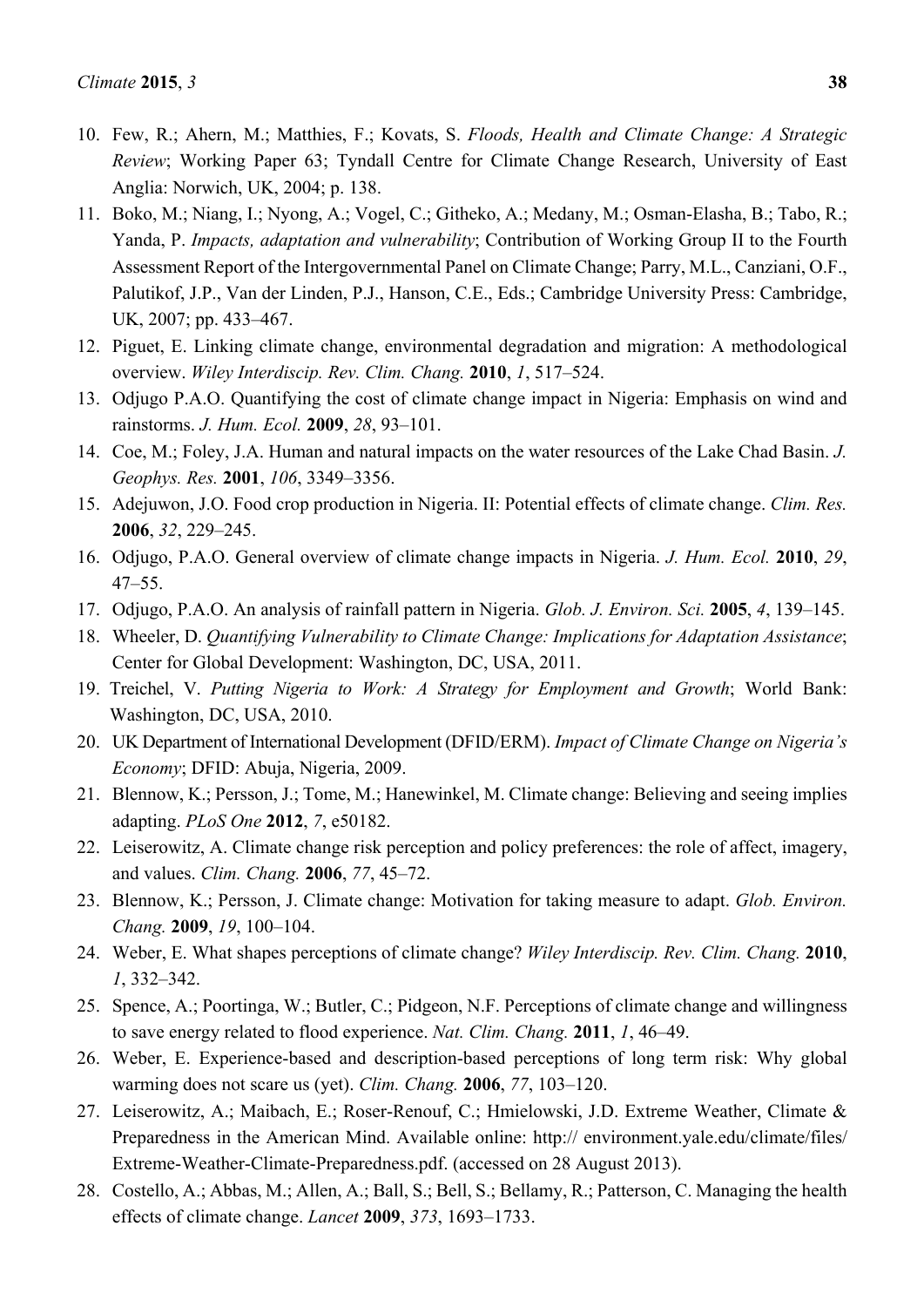- 29. Weber, E.U.; Stern, P.C. Public understanding of climate change in the United States. *Amer. Psych.*  **2011**, *66*, 315–328.
- 30. Daw, T.M.; Robinson, J.A.N.; Graham, N.A. Perceptions of trends in Seychelles artisanal trap fisheries: Comparing catch monitoring, underwater visual census and fishers' knowledge. *Environ. Conserv*. **2011**, *38*, 75–88.
- 31. MacIntyre, S.; Ellaway, A.; Cummins, S. Place effects on health: How can we conceptualise, operationalise and measure them? *Soc. Sci. Med.* **2002**, *55*, 125–139.
- 32. Armitage, D.R.; Plummer, R.; Berkes, F.; Arthur, R.I.; Charles, A.T.; Davidson-Hunt, I.J.; Wollenberg, E.K. Adaptive co-management for social-ecological complexity. *Front. Ecol. Environ.* **2008**, *7*, 95–102.
- 33. Tschakert, P.; Dietrich, K.A. Anticipatory learning for climate change adaptation and resilience. *Ecol. Soc.* **2010**, *15*, 11–33.
- 34. Crate, S.A.; Nuttall, M.; Eds. *Anthropology and Climate Change: From Encounters to Actions*; Left Coast Press: Walnut Creek, CA, USA, 2009.
- 35. Gifford, R. The dragons of inaction: Psychological barriers that limit climate change mitigation and adaptation. *Am. Psychol.* **2011**, *66*, doi:10.1037/a0023566.
- 36. Braimoh, A.K.; Onishi, T. Spatial determinants of urban land use change in Lagos, Nigeria. *Land Use Policy* **2007**, *24*, 502–515.
- 37. Hahn, M.B.; Riederer, A.M.; Foster, S.O. The livelihood vulnerability index: A pragmatic approach to assessing risks from climate variability and change—A case study in Mozambique. *Glob. Environ. Chang.* **2009**, *19*, 74–88.
- 38. Barrios, S.; Bertinelli, L.; Strobl, E. Climatic change and rural-urban migration: The case of sub-Saharan Africa. *J. Urban Econ.* **2006**, *60*, 357–371.
- 39. Kuruppu, N.; Liverman, D. Mental preparation for climate adaptation: The role of cognition and culture in enhancing adaptive capacity of water management in Kiribati. *Glob. Environ. Chang.* **2011**, *21*, 657–669.
- 40. Bryan, E.; Ringler, C.; Okoba, B.; Roncoli, C.; Silvestri, S.; Herrero, M. Adapting agriculture to climate change in Kenya: Household strategies and determinants. *J. Environ. Manag.* **2013**, *114*, 26–35.
- 41. Wolf, J.; Adger, W.N.; Lorenzoni, I.; Abrahamson, V.; Raine, R. Social capital, individual responses to heat waves and climate change adaptation: An empirical study of two UK cities. *Glob. Environ. Chang.* **2010**, *20*, 44–52.
- 42. Adger, N. Vulnerability. *Glob. Environ. Chang.* **2006**, *16*, 268–281.
- 43. Cutter, S. Vulnerability to environmental hazard. *Prog. Hum. Geogr.* **1996**, *20*, 529–539.
- 44. Wisner, B.; Blaikie, P.; Cannon, T.; Davis, I. *At Risk: Natural Hazards, People's Vulnerability and Disasters*, 2nd ed.; Routledge: London, UK, 2004.
- 45. Kelly, P.M.; Adger, N. Theory and practice in assessing vulnerability to climate change and facilitating adaptation. *Clim. Chang.* **2000**, *47*, 325–352.
- 46. O'Brien, K.L.; Leichenko, R.; Kelkar, U.; Venema, H.; Aandahl, G.; Tompkins, H.; West, J. Mapping vulnerability to multiple stressors: Climate change and globalization in India. *Glob. Environ. Chang.* **2004**, *14*, 303–313.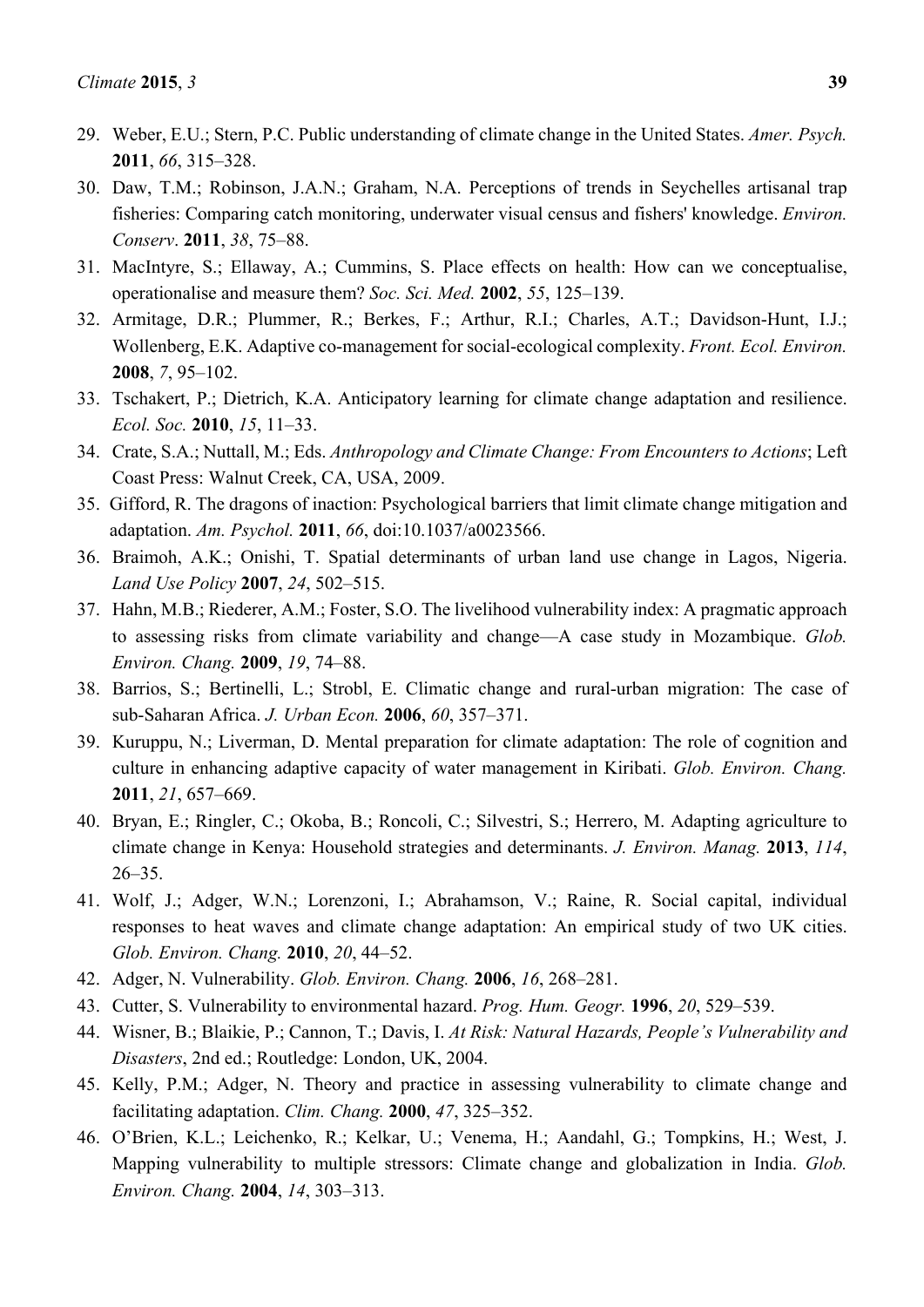- 47. Sen, A. *Poverty and Famines: An Essay on Entitlement and Deprivation*; Clarendon: Oxford, UK, 1981.
- 48. Watt, M.; Bohle, H. Hunger, famine and the space of vulnerability. *GeoJournal* **1993**, *30*, 117–125.
- 49. Blaikie, P.; Brookfield, H. *Land Degradation and Society*; Methuen: London, UK, 1987.
- 50. Lankao, P.; Qin, H. Conceptualising urban vulnerability to global climate and environmental change. *Curr. Opin. Glob. Environ. Sustain.* **2011**, *3*, 142–149.
- 51. Cutter, S.; Emrich, C. Moral hazard, social catastrophe: The changing face of vulnerability along the coasts. *Ann. Am. Assoc. Polit. Soc. Sci.* **2006**, *604*, 102–112.
- 52. Awosika, F.; French, T.; Nicholls, R.; Ibe, E. Impacts of sea level rise on Nigeria. In Proceedings of the 1992 IPCC Symposium: The Rising Challenge of the Sea, Margarita, Venezuela, 14–19 March 1992.
- 53. Rosenzweig, C.; Solecki, W.D.; Hammer, S.A. *Climate Change and Cities: First Assessment report of the Urban Climate Change Research Network*; Cambridge University Press: Cmbridge, UK, 2011.
- 54. The State of African Cities: Re-Imaging Sustainable Urban Transitions. Available online: http://unhabitat.org/the-state-of-african-cities-2014/ (accessed on 15 June 2014).
- 55. Pol, L.G.; Thomas, R.K. Population size, distribution and concentration. In *The Demography of Health and Healthcare*; Springer: Dordrecht, The Netherlands, 2013; pp. 37–63.
- 56. Awosika, L.F.; Dublin-Green, C.O.; Folorunsho, R.; Adekoya, E.A.; Adekanmbi, M.A.; Jim-Saiki, J. *Study of Main Drainage Channels of Victoria and Ikoyi Islands in Lagos Nigeria and Their Response to Tidal and Sea Level Changes*; CSI-UNESCO Special Report; United Nations: New York, NY, USA, 2000.
- 57. Okusipe, O.M. *Lagos Lagoon Coastal Profile: Information Database for Planning Theory*; Lagos State Environment Report; Lagos State Ministry of Environment: Lagos, Nigeria, 2004.
- 58. Brooks, N.; Adger, W.N.; Kelly, P M. The determinants of vulnerability and adaptive capacity. *Glob. Environ. Chang.* **2005**, *15*, 151–163.
- 59. Ajibade, I.; McBean, G. Climate extremes and housing rights: A political ecology of impacts, early warning and adaptation constraints in slum communities. *Geoforum* **2014**, *55*, 76–86.
- 60. Cohen, C.; Werker, E.D. The political economy of "natural" disasters. *J. Confl. Resolut.* **2008**, *52*, 795–819.
- 61. Jerrett, M.; Gale, S.; Kontgis, C. An environmental health geography of risk. In *A Companion to Health and Medical Geography*; Brown, T., McLafferty, S., Moon, G., Eds.; Wiley-Blackwell: Chichester, UK, 2010; pp. 418–445.
- 62. Curtis, S.; Oven, K. Geographies of health and climate change. *Prog. Hum. Geogr.* **2012**, *36*, 654–666.
- 63. Atkinson, R.; Kintrea, K. Owner-occupation, social mix and neighbourhood impacts. *Policy Polit.* **2000**, *28*, 93–108.
- 64. Atkinson, R.; Kintrea, K. Disentangling area effects: Evidence from deprived and non-deprived neighbourhoods. *Urban Stud.* **2001**, *38*, 2277–2298.
- 65. Yen, I.H.; Kaplan, G.A. Poverty area residence and changes in physical activity level: Evidence from the Alameda County Study. *Am. J. Public Health* **1998**, *88*, 1709–1712.